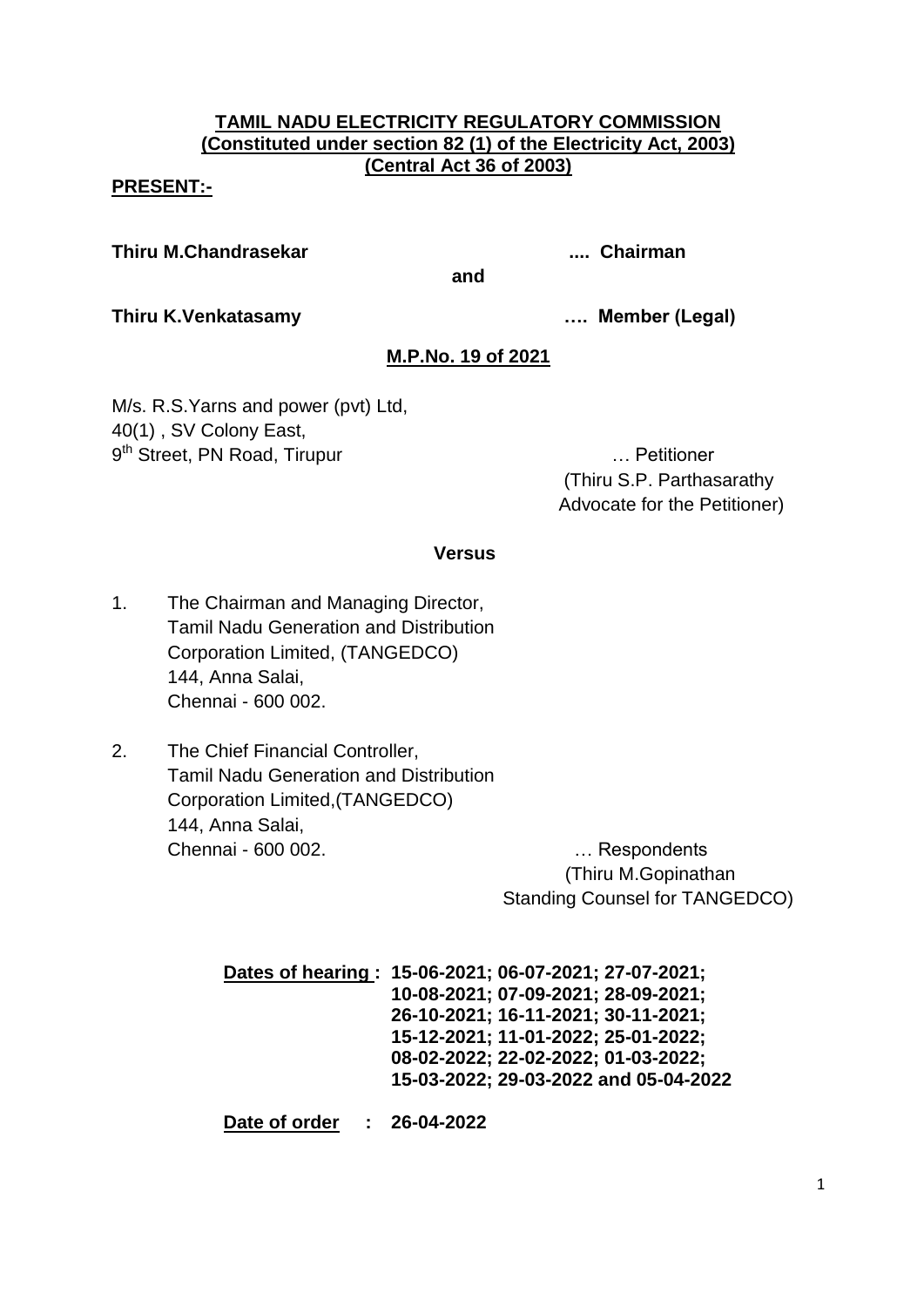#### **ORDER**

The M.P.No.19 of 2021 came up for hearing on 05/04/2022. The Commission, upon perusal of the petition and connected records and after hearing the submissions of the petitioner and the respondent hereby makes the following order:-

#### **1. Prayer of the Petitioner in M.P No. 19 of 2021:-**

 The Petitioner has sought to issue clarification as to whether additional surcharge on wheeling charges applicable to the open access consumers having drawal voltage over and above 66 kV who source electricity from the Third party Power Generators having injection voltage over and above 66 kV or not, under the provisions of the Electricity Act, 2003 and to pass such orders as deemed fit.

### **2. Facts of the case:-**

The petitioner is having a license for trading of electricity issued by TNERC. It needs clarification on whether the additional surcharges on wheeling charges issued by this Commission in the Order in M.P. No. 18 of 2021 dated 15.4.2021 is applicable to open access consumers having drawal voltage over and above 66 KV or not.

## **3. Contentions of the Petitioner:-**

3.1. The petitioner is a private limited company registered under the Companies Act 1956 and having a license for trading of electricity issued by the Commission issued vide Order No. TLA No.1/2011 dated 16.11.2012. In pursuance to the above order the Petitioner is engaged in Intra-State trading of electricity in the State of Tamil Nadu.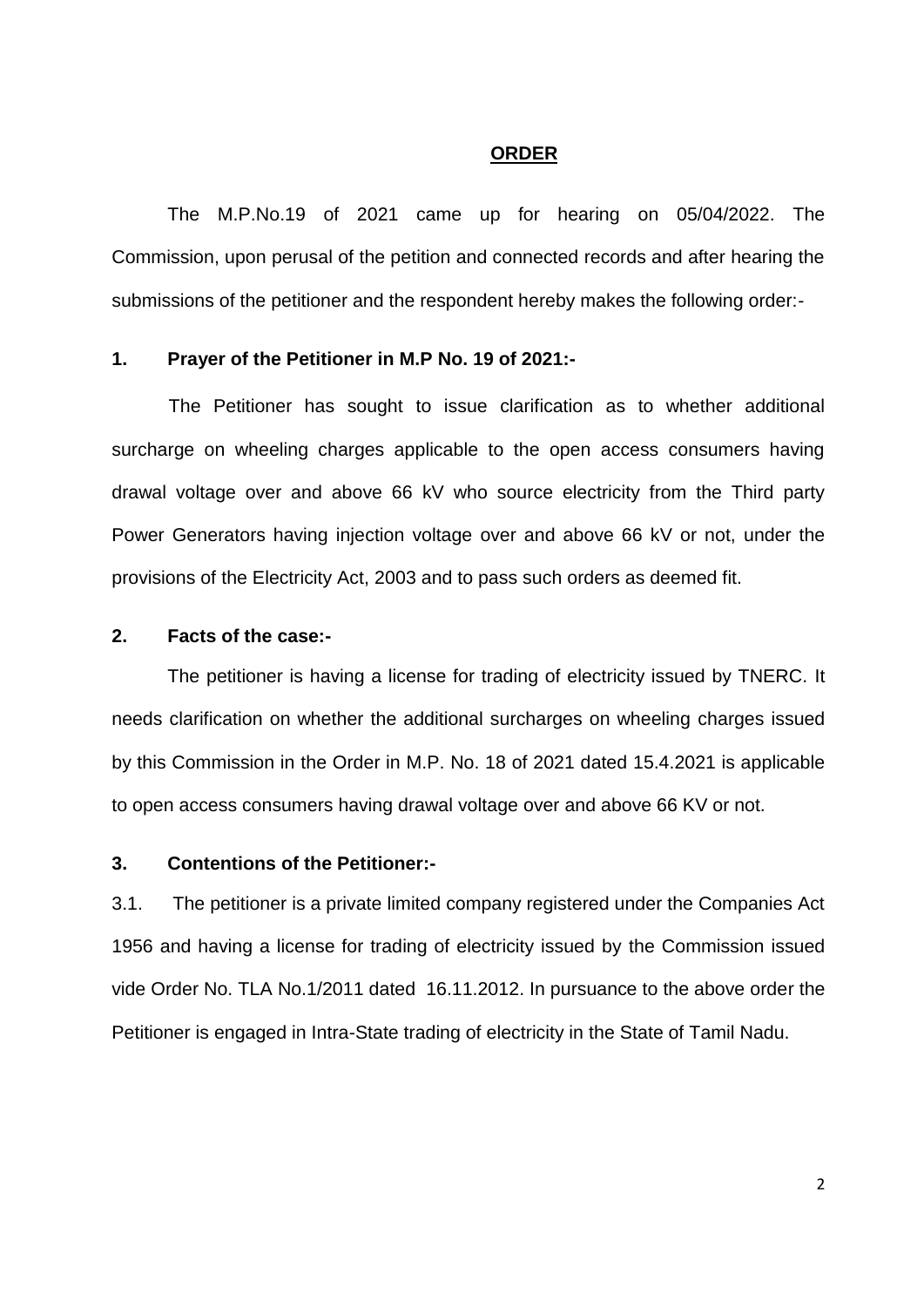3.2. The Commission in Order in MP No.18/2021 dated 15.4.2021, imposed additional surcharge for open access consumers who buys electricity from IEX and Third party in an application filed by the respondent herein.

3.3. The petitioner was not a party to the proceedings and however they are aggrieved with the above said orders to the extent of applicability of the order to the open access consumers who comes under the Transmission network category, who source the electricity from the Third party generators who are injecting the electricity at 110 KV and above voltage level.

3.4. The petitioner is aggrieved only against the applicability of the order and not against the enhancement of the additional surcharge on wheeling charges and hence the applicant is filing this miscellaneous application before this Tribunal seeking for a clarification.

3.5. For addressing and better understanding of the grievance of the applicant the relevant portions of the orders of the e Commission is extracted hereunder:-

"2.2. The petitioner, TANGEDCO has stated that the power purchase is made from different sources to meet out the peak load shortages and to maintain grid stability only. They have filed this petition to determine additional surcharge payable by open access consumers on quantum of powr purchase through open access using network of distribution licensee in line with Section 42(4) of Electricity Act 2003 as below;-

*"Where the State commission permits a consumer or class of consumers to receive supply of electricity from a person other than the distribution licensee of his area of supply, such consumer shall be liable to pay an additional surcharge on the charges of wheeling as may be specified by the State Commission, to meet the Fixed cost of such distribution licensee arising out of his obligation to supply"*

3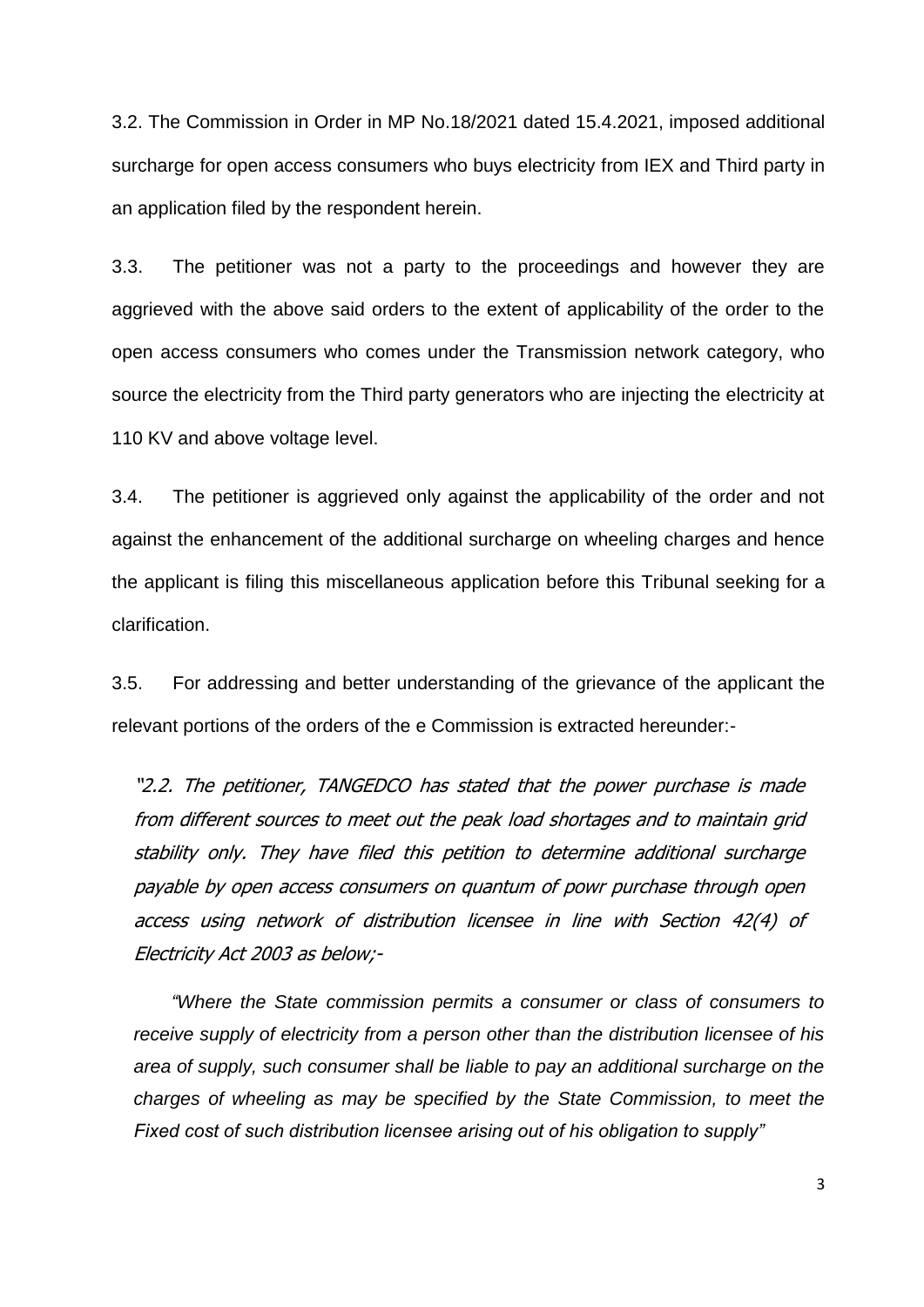3.6. TANGEDCO is distribution network of TANGEDCO comprises 66KV, 33KV, 22KV and 11 KV sub transmission system.

3.7. Thus from the submission of the TANGEDCO and from section-42 (4) of Electricity At 2003, it is clear and categorical that the additional surcharge on the charges of wheeling shall be applicable to the open access consumers of the distribution network of TANGEDCO, who source electricity from the generators comprising of 66KV, 33KV, 22KV and 11KV alone and not to the open access consumers having drawal voltage over and above 66KV who source electricity from Third party power generators having injecting voltage over and above 66KV.

3.8. The wheeling charges are not applicable to the open access consumers having drawal voltage over and above 66 KV who source electricity from third party power generators having injecting voltage over and above 66 KV.

3.9. When wheeling chargers are not applicable to open access consumers having drawal voltage over and above 66 KV, who source electricity from the third party power generators having injecting voltage over and above 66 kv, the additional surcharge on wheeling charges are not applicable.

3.10. Thus as per the Electricity Act 2003, collecting additional surcharge from the open access consumers having drawal voltage over and above 66 KV who source electricity from the third party power generators having injection voltage over and above 66 KV is not sustainable and against the provisions of the Act and hence the applicant is entitled for such legal clarification.

4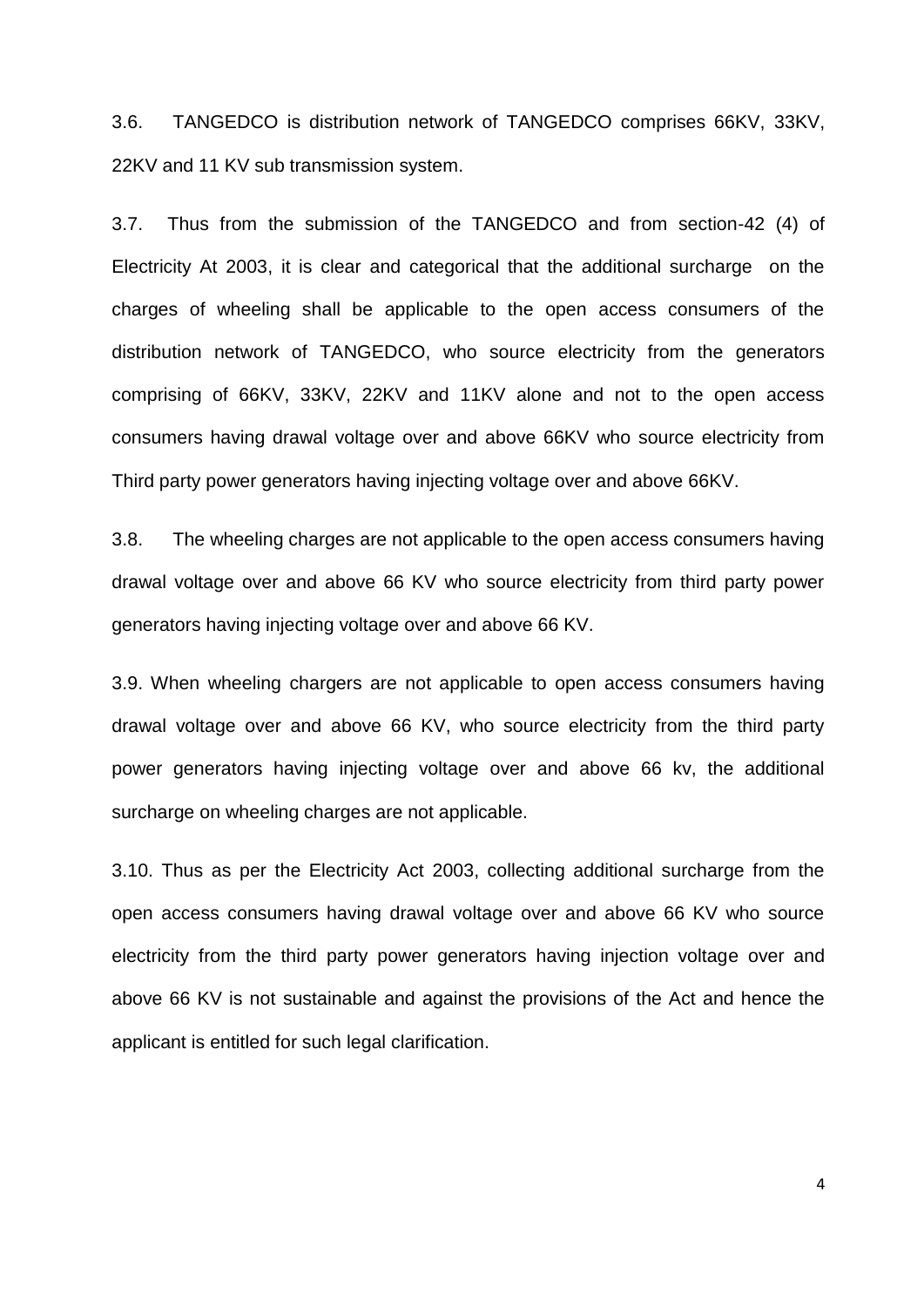### **4. Contentions of the Respondent:-**

4.1. The open access consumers are liable to pay Additional Surcharge on the charges of wheeling. The section 42 (4) of the Electricity Act provides following provisions related to 'Additional Surcharge'.

"Where the State Commission permits a consumer or class of consumers to receive supply of electricity from a person other than the distribution licensee of his area of supply, such consumer shall be liable to pay an additional surcharge on the charges of wheeling, as may be specified by the State Commission, to meet the fixed cost of such distribution licensee arising out of his obligation to supply."

4.2. The provisions in the Regulation 24 of the TNERC Grid Connectivity and Intra State Open Access Regulations 2014 are reproduced below:

24. Additional Surcharge:–

(1) An open access customer, receiving supply of electricity from a person other than the distribution licensee of his area of supply, shall pay to the distribution licensee an additional surcharge on the charges of wheeling, in addition to wheeling charges and cross-subsidy surcharge, to meet out the fixed cost of such distribution licensee arising out of his obligation to supply as provided under subsection (4) of section 42 of the Act.

(2) This additional surcharge shall become applicable only if the obligation of the licensee in terms of power purchase commitments has been and continues to be stranded or there is an unavoidable obligation and incidence to bear fixed costs consequent to such a contract. However, the fixed costs related to network assets would be recovered through wheeling charges.

----

4.3. As per Electricity Act "Wheeling" is defined as follows: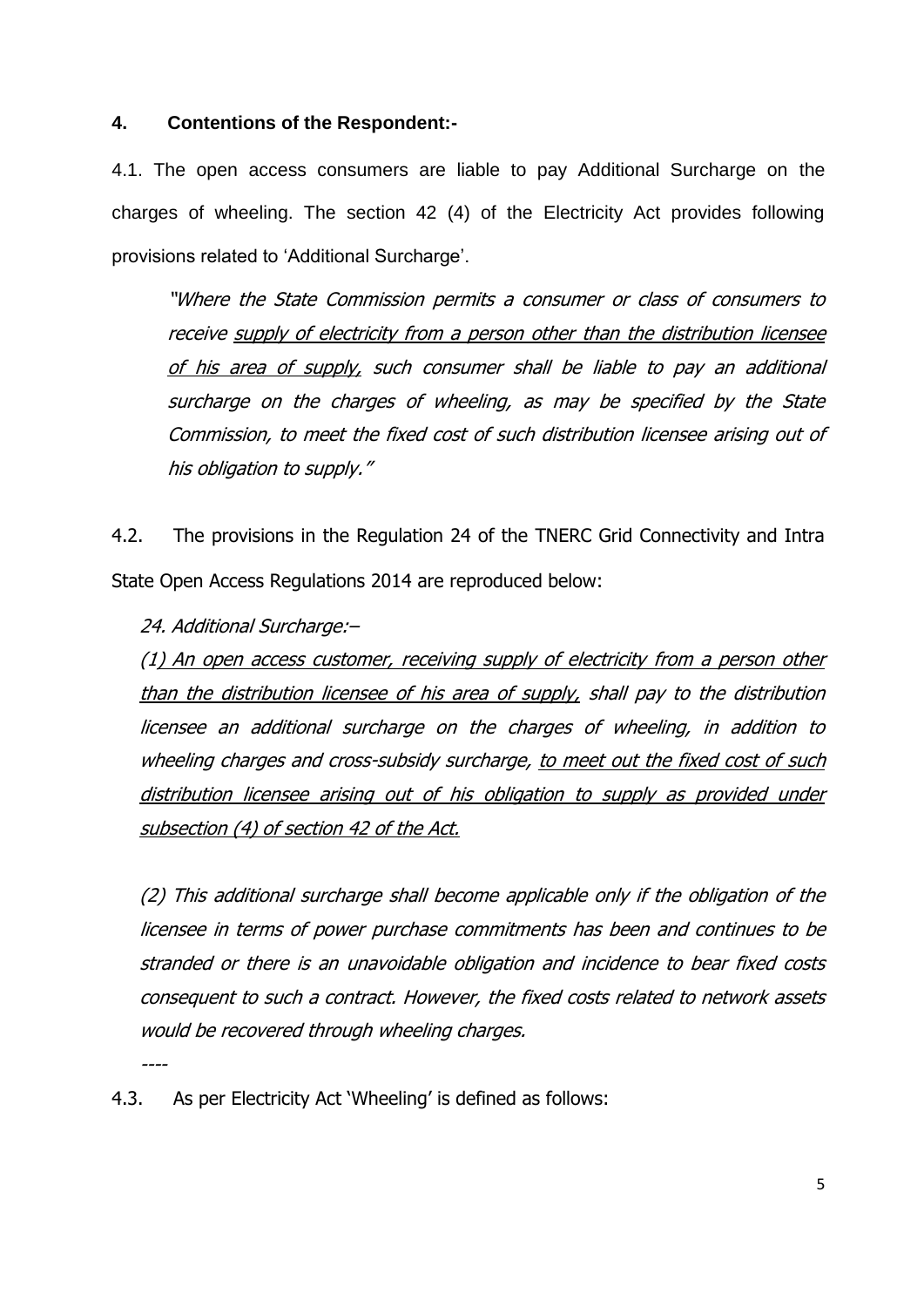"wheeling" means the operation whereby the distribution system and associated facilities of a transmission licensee or distribution licensee, as the case may be, are used by another person for the conveyance of electricity on payment of charges to be determined under section 62.

4.4. The open access consumers are liable to pay additional surcharge on the charges of wheeling. The section 42 (4) of the Electricity Act deals with wheeling of energy. It implies that all consumers availing power other than Distribution Licensee has to pay the Additional Surcharge irrespective of the level of voltage drawal. There are no such category of consumers who are exempted from paying Additional Surcharge since it is recovery of stranded capacity charges. Distribution License is supplying power to all category of consumers in all voltage levels. It is the duty of the Distribution Licensee to maintain the Backup supply for the open Access consumers.

4.5. In the Commission"s Order in M.P.No.18 of 2020 dated 15.04.2021 the para nos. 2.2 and 3.4 are the short notes and description of the Distribution Licensee. The TANGEDCO filed additional Affidavit on 24.12.2020 in which the Additional Surcharge was calculated based on Gujarat Model and it was prayed as follows.

### "8.0 Prayer:

In view of the above, it is most respectfully prayed that this Hon"ble Commission may be pleased to:

- Determine the additional surcharge of Rs.1.23/kWh payable by Open Access consumers.
- Consider the information submitted by TANGEDCO for determining the amount of additional surcharge.
- ●Pass such other further orders as the Commission may deem fit and proper in the circumstances of the case.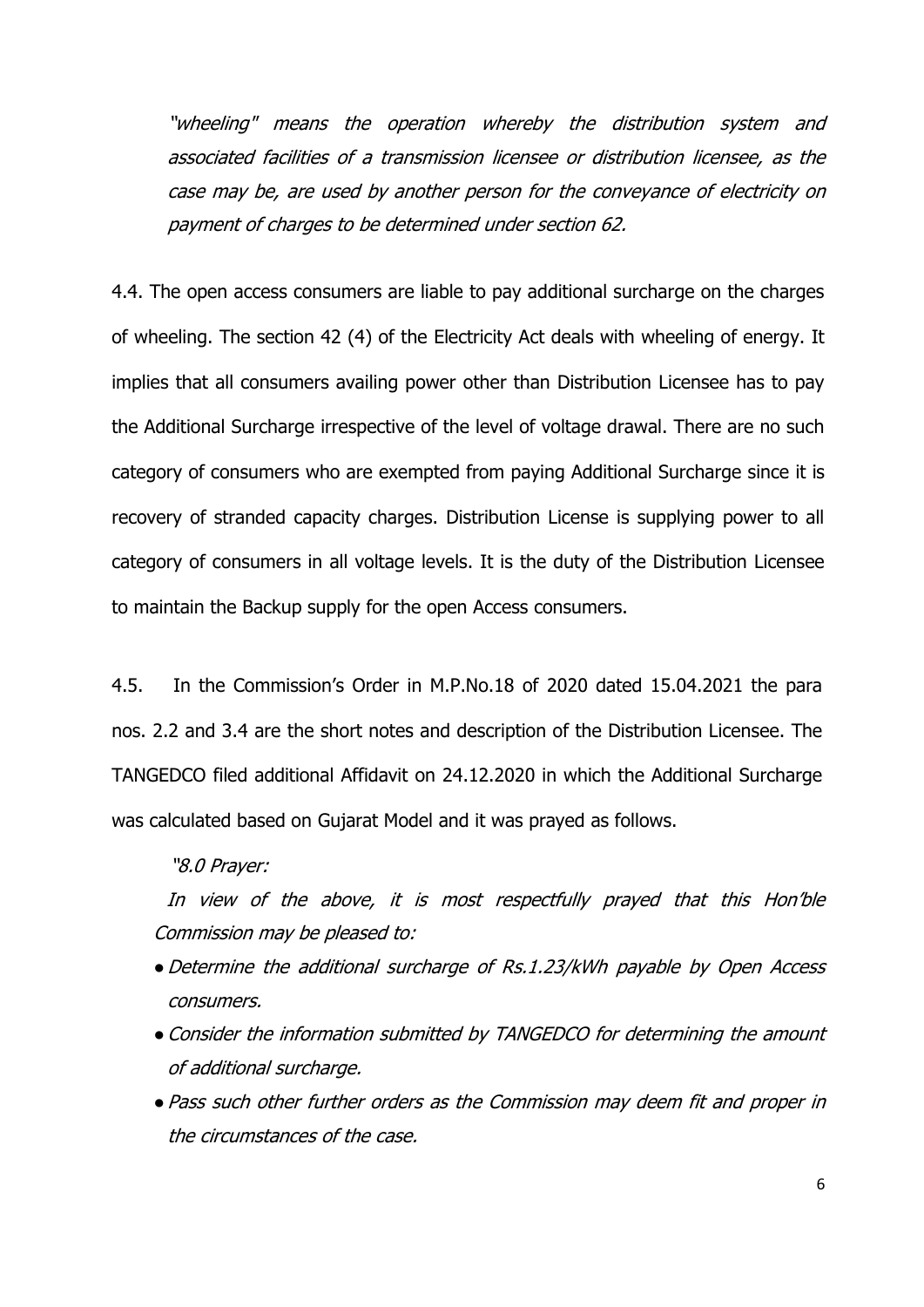●To permit to make further submissions, addition and alteration to this Petition as may be necessary from time to time."

Hence the prayer made for all open access consumer those who are buying power other than Distribution licensee as per the regulations has to pay the Additional Surcharge.

4.6. In the findings of the Commission"s order dated 15.04.2021 in para 8.6 it is as follows:-

"8.6. But it is also provided under Section 42(4) of the Electricity Act 2003 that, a consumer or class of consumers receiving supply of power from a person other than the distribution licensee, shall be liable to pay the Additional surcharge, to meet the fixed cost of such distribution licensee arising out its obligation. TANGEDCO in its petition has stated that it has the stranded capacity of 1961.63 MW during October 2019 to March 2020, for which TANGEDCO has to pay fixed (capacity) charges to the Generators as per the terms and conditions of PPA irrespective of utilisation of generation."

4.7. The levy of additional surcharge has also been upheld by the Hon"ble Supreme Court in the case of, SESA Sterlite v. OERC (2014) 8 SCC 444 wherein it is clearly mentioned the levy of additional surcharge and cross subsidy are essential which is reproduced as below:-

"25. The issue of open access surcharge is very crucial and implementation of the provision of open access depends on judicious determination of surcharge by the State Commissions. There are two aspects to the concept of surcharge – one, the cross-subsidy surcharge i.e. the surcharge meant to take care of the requirements of current levels of cross-subsidy, and the other, the additional surcharge to meet the fixed cost of the distribution licensee arising out of his obligation to supply. The presumption, normally is that generally the bulk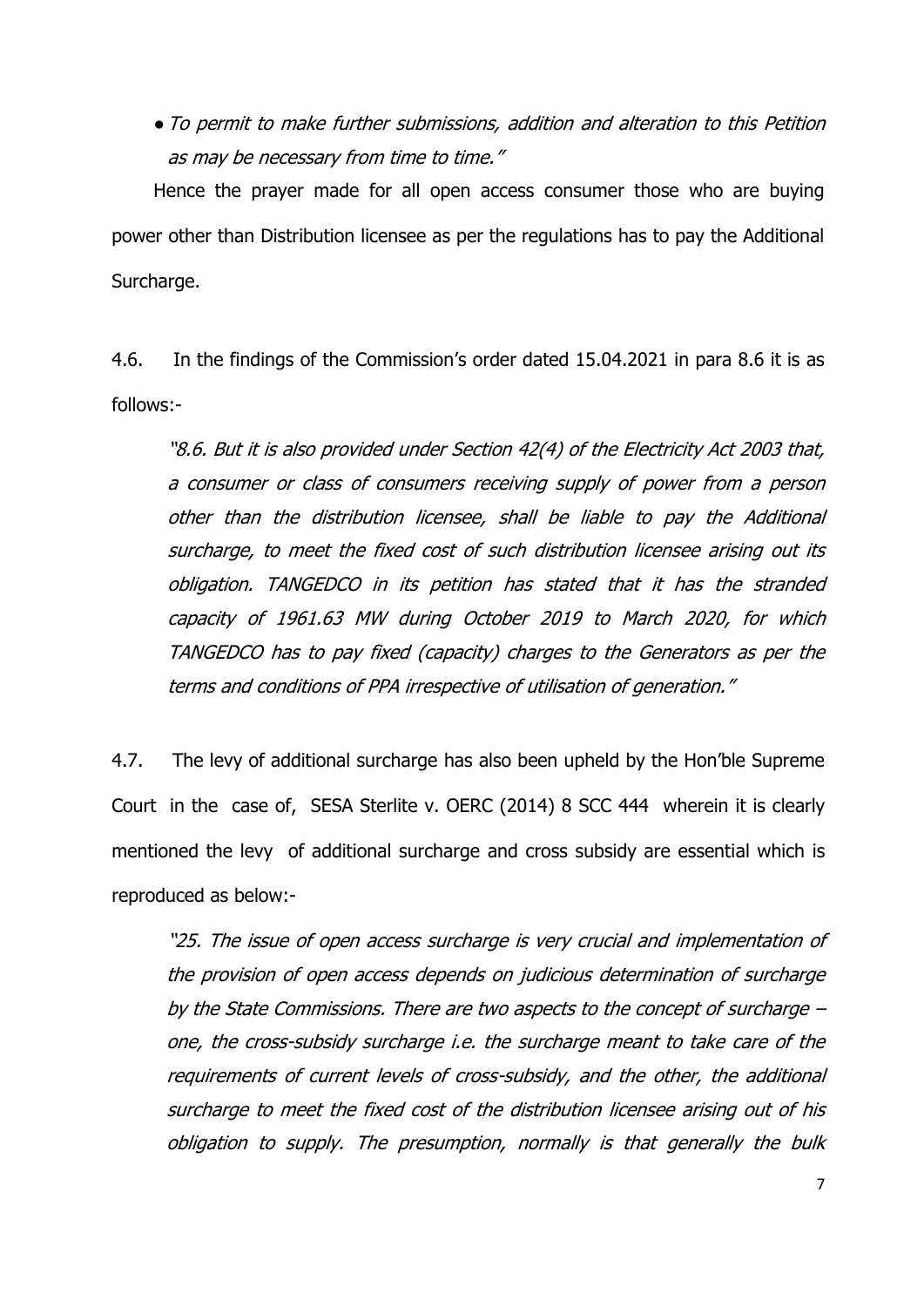consumers would avail of open access, who also pay at relatively higher rates. As such, their exit would necessarily have adverse effect on the finances of the existing licensee, primarily on two counts – one, on its ability to cross-subsidise the vulnerable sections of society and the other, in terms of recovery of the fixed cost such licensee might have incurred as part of his obligation to supply electricity to that consumer on demand (stranded costs). The mechanism of surcharge is meant to compensate the licensee for both these aspects."

4.8. The levy of additional surcharge is different from cross subsidy and wheeling charges. The stranded capacity charge is common for the consumers who are availing power through Open Access by using the TRANSCO or TANGEDCO network irrespective of voltage level. In view of the above, the petition may be dismissed.

## **5. Rejoinder filed by the Petitioner:-**

5.1. The Counter filed by the  $2^{nd}$  Respondent, does not contain any useful or valid points for consideration to defend his case in hand in any manner. In contra, the Respondent is attempting to suppress all the facts over the availability of documents issued by TANGEDCO in the present subject matter and accordingly, making incorrect statements before the Commission.

5.2. The case of the Petitioner is that additional surcharge on wheeling charges in order of this Commission in M.P.No.18/2020 dated 15.04.2021 is not applicable to the Open Access Consumers having drawal voltage over and above 66KV, who source electricity from Third Party Power Generation having injecting voltage over and above 66 kV since there exists only the usage of Transmission Network, and not the Distribution Network at any point of time.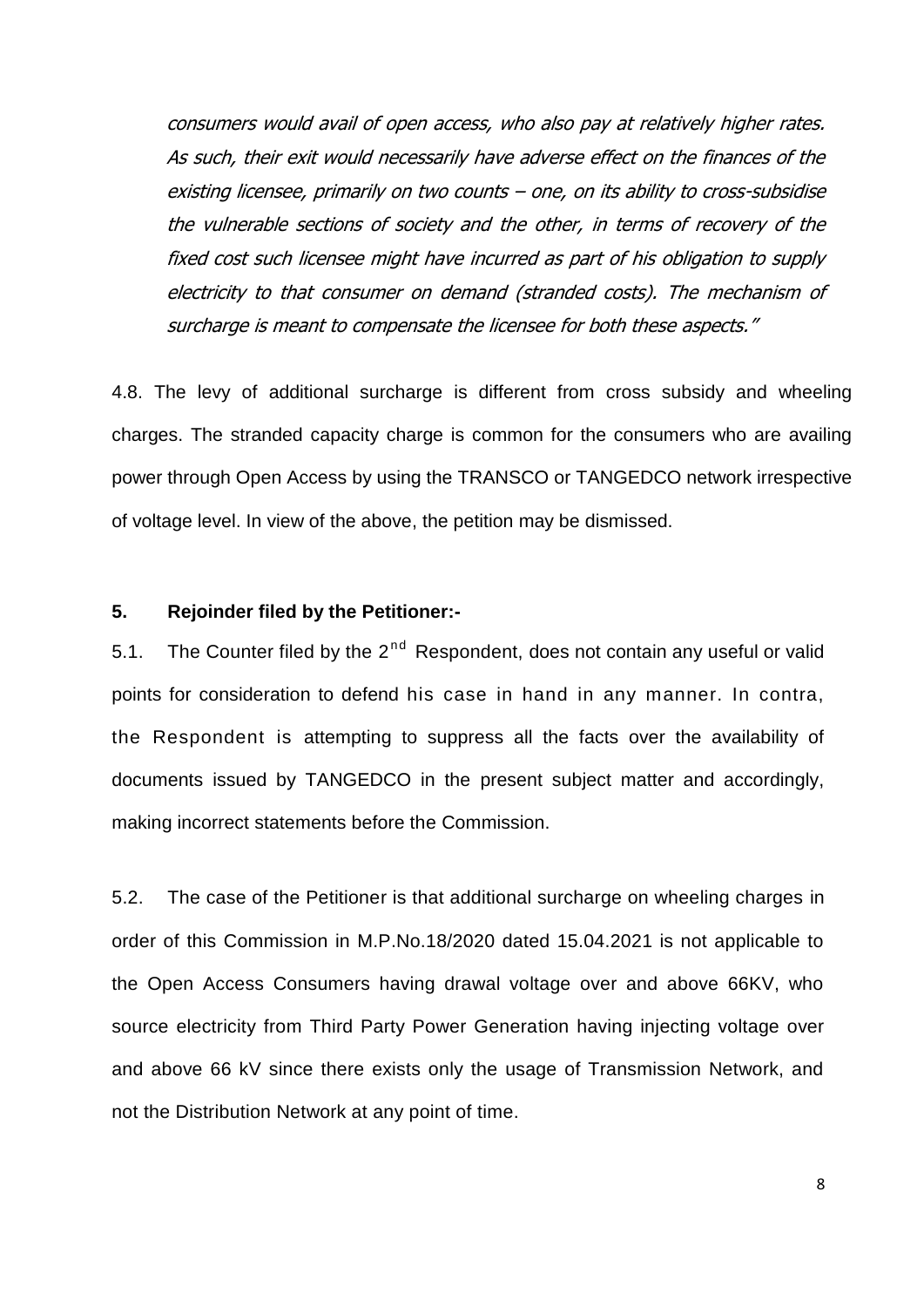5.3. Section 42(4) of the Electricity Act, 2003 and Regulation 24 of the TNERC's Grid Connectivity and Intra State Open Access Regulations, 2014 are reproduced below:-

*"Section 42 (4) "Where the State Commission permits a consumer or class of consumers to receive supply of electricity from a person other than the distribution licensee of his area of supply, such consumer shall be liable to pay an additional surcharge on the charges of wheeling, as may be specified by the State Commission, to meet the fixed cost of such distribution licensee arising out of his obligation to supply"*

*Regulation 24(1) of the Regulation "An open access customer, receiving supply of electricity from a person other than the distribution licensee of his area of supply, shall pay to the distribution licensee an additional surcharge on the charges of wheeling, in addition to wheeling charges and cross-subsidy surcharge, to meet out the fixed cost of such distribution licensee arising out of his obligation to supply as provided under subsection (4) of section 42 of the Act.*

5.4. From the above extracted provisions of the law, it clear that open access consumers, receiving supply of electricity from a person other than the distribution licensee of his area of supply, shall pay to the distribution licensee an additional surcharge on the charges of wheeling. While so, when the Generator injects the Power at 110 kV and above and the Consumer Draw the Power at 110 kV level and above, there exists only the usage of Transmission Network, and not the Distribution Network. In such cases 'wheeling charge' itself is not applicable and the wheeling charge will be levied if the injection or drawl voltage is at 33KV or below. Hence when wheeling charges itself is not applicable when the Generator injects the Power at 110 kV and above and the Consumer Draw the Power at 110 kV level and above the question of levying additional surcharge on the charges of wheeling does not arise.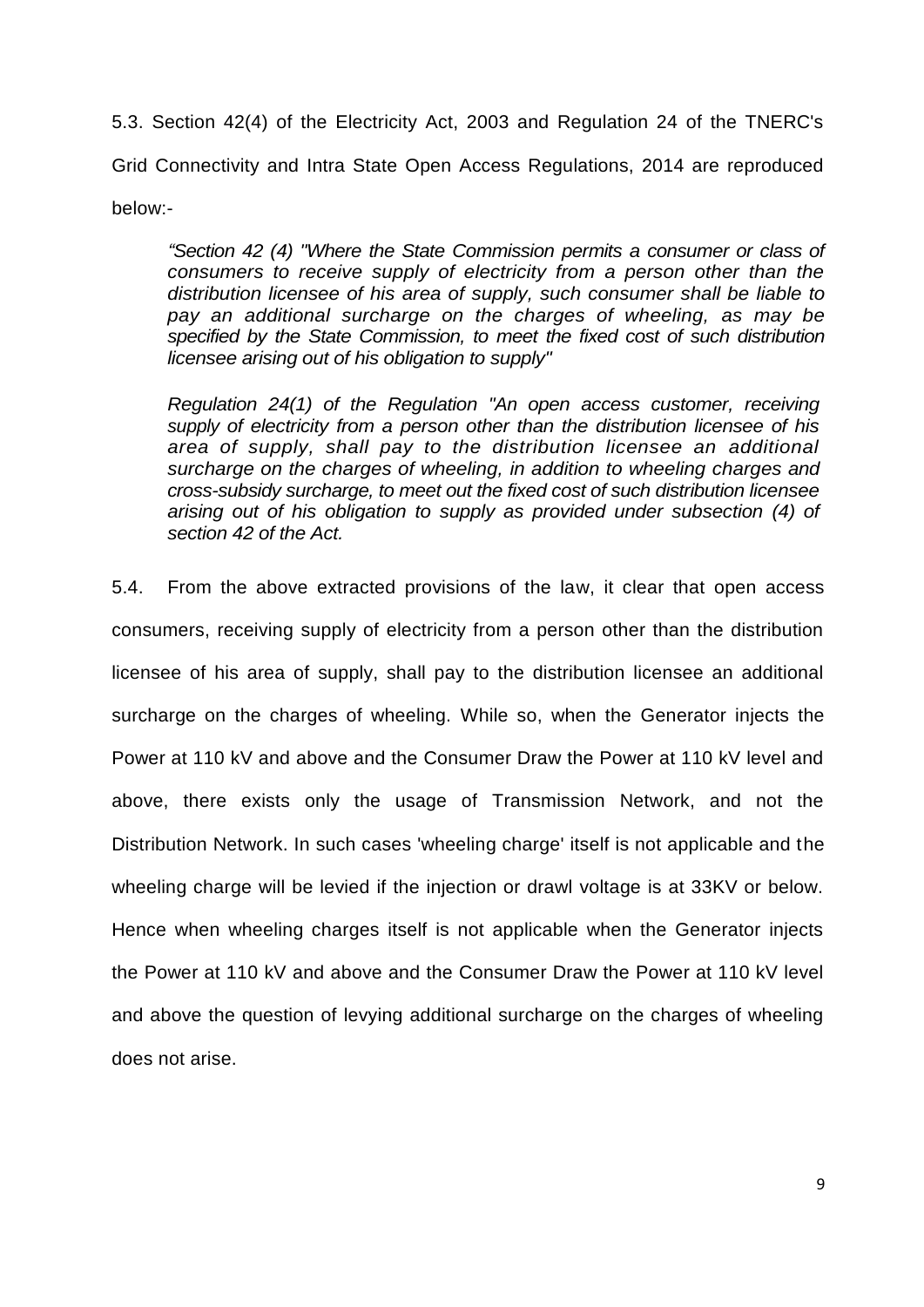5.5. In this regard, the  $2^{nd}$  Respondent has already issued clarification being Lr. No.CFC/FC/DFC/AS.3/REV/D.No.53/11,dt.19.06.2012 and Lr.No.CFC/REV/FC/ DFC/AAO/HT/D.NO.119/13, dated. 06.03.2013. The tabulated statement in the circular dated 06.03.2013 is reproduced below:-

| SI. | <b>Injection Voltage</b> | <b>Drawal Voltage</b> | Description    |
|-----|--------------------------|-----------------------|----------------|
| No. |                          |                       |                |
| 1.  | 230 KV                   | 230 KV                |                |
| 2.  | 230 KV                   | 110 KV                | Not Applicable |
| 3.  | 230 KV                   | 33 KV                 |                |
| 4.  | 230 KV                   | <b>22 KV</b>          | Applicable     |
| 5.  | 230 KV                   | <b>11 KV</b>          |                |
| 6.  | 110 KV                   | 230 KV                |                |
| 7.  | 110 KV                   | 110 KV                | Not Applicable |
| 8.  | 110 KV                   | 33 KV                 |                |
| 9.  | 110 KV                   | <b>22 KV</b>          |                |
| 10. | 110 KV                   | <b>11 KV</b>          | Applicable     |
| 11. | 33 KV                    | 230 KV                |                |
| 12. | 33 KV                    | 110 KV                |                |
| 13. | 33 KV                    | 33 KV                 |                |
| 14. | 33 KV                    | 22 KV                 |                |
| 15. | 33 KV                    | <b>11 KV</b>          |                |
| 16. | 22 KV                    | 230 KV                |                |
| 17. | <b>22 KV</b>             | 110 KV                |                |
| 18. | 22 KV                    | 33 KV                 |                |
| 19. | 22 KV                    | <b>22 KV</b>          |                |
| 20. | <b>22 KV</b>             | <b>11 KV</b>          |                |
| 21. | 11 KV                    | 230 KV                |                |
| 22. | <b>11 KV</b>             | 110 KV                |                |
| 23. | <b>11 KV</b>             | 33 KV                 |                |
| 24. | <b>11 KV</b>             | <b>22 KV</b>          |                |
| 25. | <b>11 KV</b>             | <b>11 KV</b>          |                |

"Applicable of Wheeling charge in respect of Injection and Drawal Voltage:

From the above it clear that the HT consumers procured energy from IEX or WEG or any Power Generating Station i.e. the injection voltage is 110 KV and drew power at 110 KV and as per the tabulation the wheeling charge is not applicable. The wheeling charge will be levied if the injection or drawal voltage is at 33 KV or below.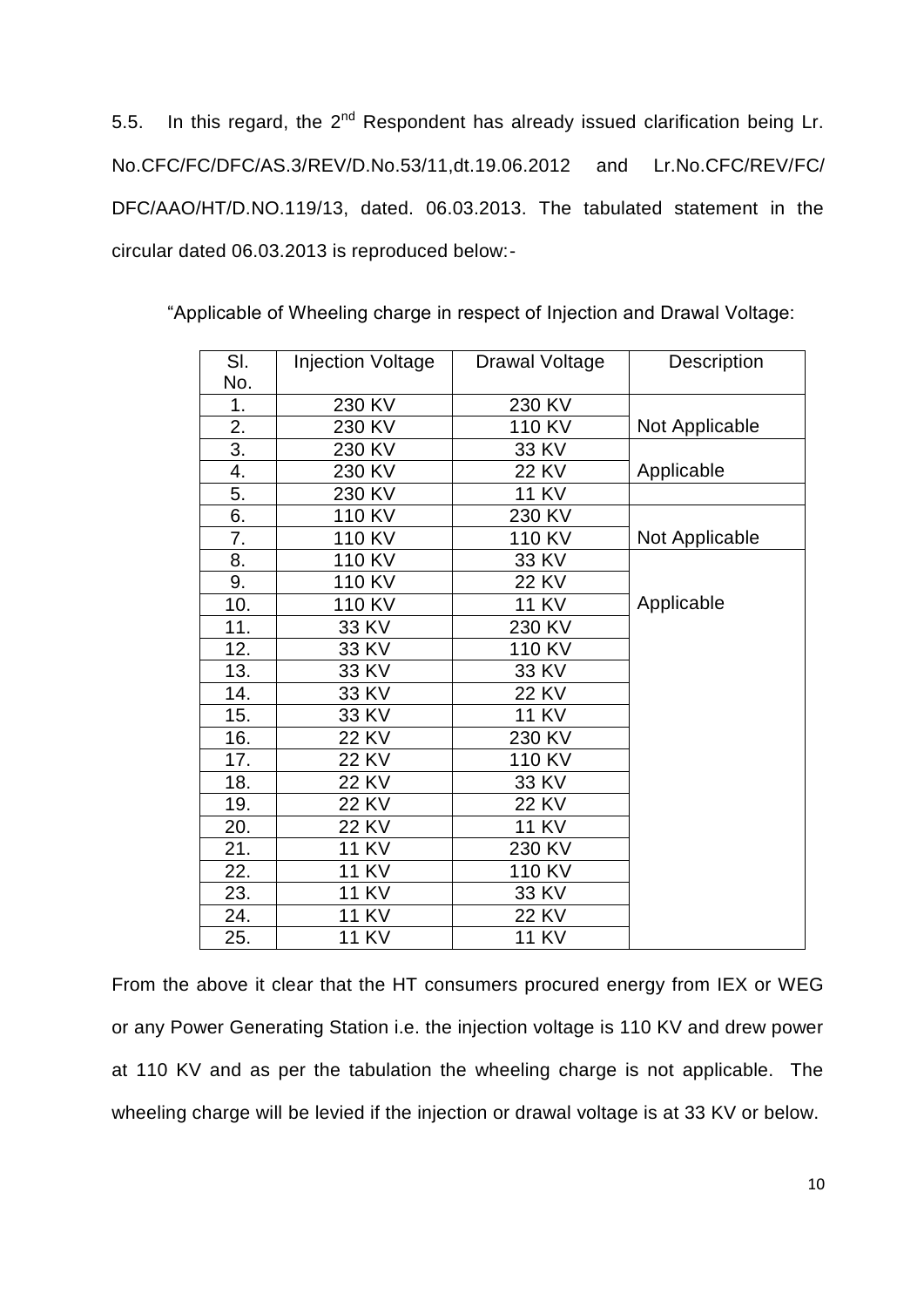5.6. The 2<sup>nd</sup> Respondent has issued another clarification being Memo.No.CFC/ FC/DFC/AAO,HT/AS.3/REV/D.NO.429/18, dt.25.01.2019 which is reproduced below:-

*"In the reference first cited, the Superintending Engineer / Vellore has requested to clarify that whether the wheeling charges is applicable (or) not applicable for the energy procured from IEX and WEG when the drawal voltage level is at 110 and above,*

*2. In this connection, the Superintending Engineer is hereby informed as follows:*

*2.1. In accordance with the Section 2(76) of the Electricity Act, 2003, "wheeling" means the operation whereby the distribution system and associated facilities of a transmission or distribution licensee, as the case may be, are used by another person for the conveyance of electricity on payment of charges to be determined under section 62 of the Electricity Act, 2003. Therefore, the Wheeling charges which are paid to distribution licensee for the use of distribution system and associated facilities by another person for the conveyance of electricity. The licensees, generating stations, captive generating plants and consumers shall be eligible for open access to distribution system of a distribution licensee on payment of the wheeling charges as may be determined by the Commission.*

*2.2. As per provisions of regulation 9(1) of the Open Access Regulation 2005, Order No.2, dated: 15.05.2006, Commission's suo-motu proceedings dt. 16.05.2008 and Order No.1 dated 30.03.2012, 20.06.2013, 12.12.2014 and 11.08.2017, the wheeling charges has to be collected on the energy injected into distribution network. In this regard, the relevant portion of the Commission's Suo-Motu proceedings dt.16.05.2008 is reproduced below:*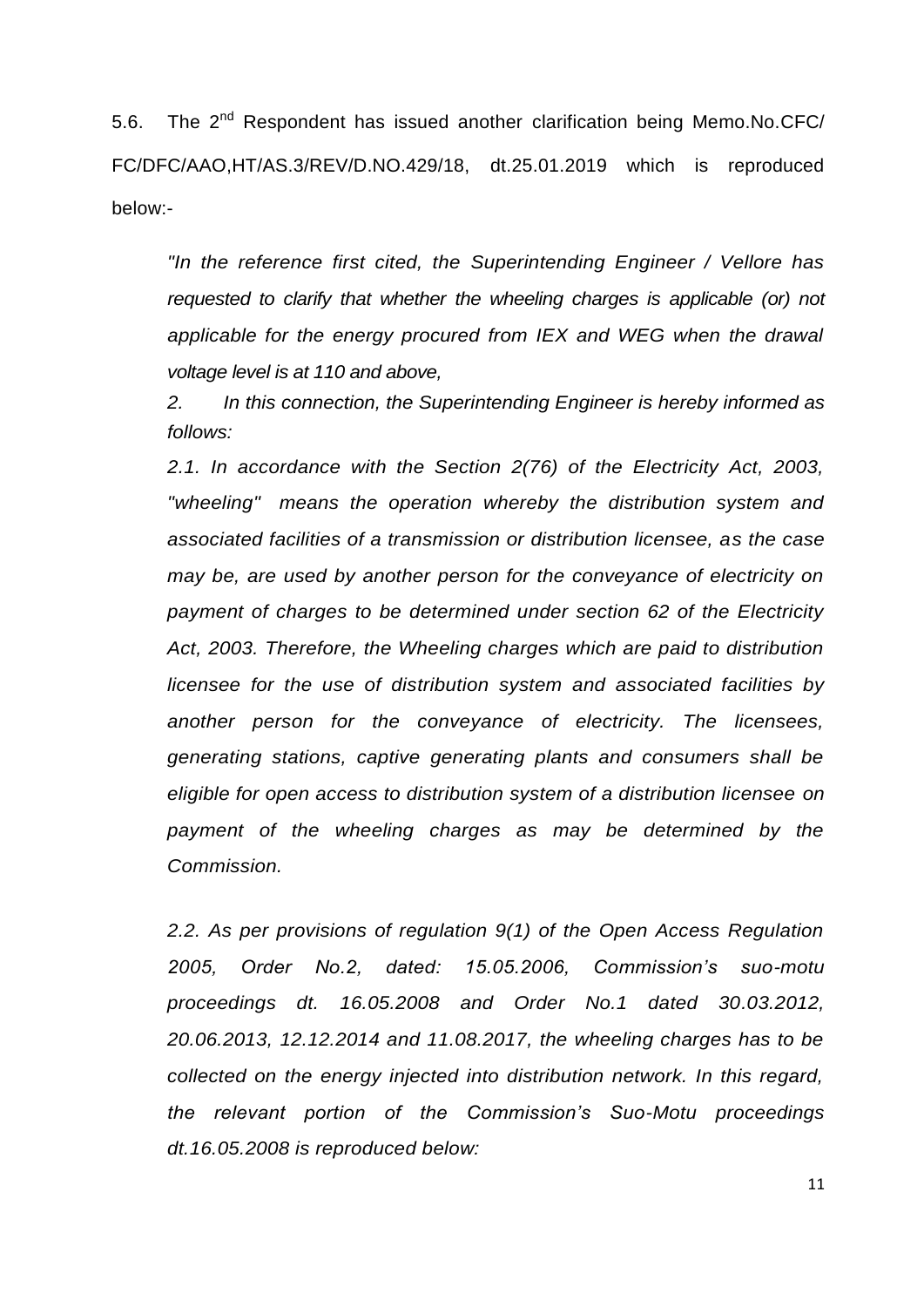#### *9. Response of TNERC*

*9 (1) The above contentions are incorrect for the following reasons: ..... (xi).The transmission charge recoverable from open access customer was computed with reference to the capacity of the transmission system. The wheeling charges recoverable from the open access customer was computed with reference to the energy injected into the network 22111 kV and below after adjusting the consumption and loss at network of 33 kV and above from the input energy.-----"*

*From the above, it is clearly observed that wheeling charges has to be collected for the energy injected (including line loss) into the distribution network after adjusting the consumption and line loss up to the transmission network. The network of 110 KV voltage level and above is called Transmission network. Per contra, the network of 33 KV voltage level and below is called Distribution network. Therefore, Wheeling charges is applicable only for the energy injected / drawal at the voltage level from 33 KV, 22 KV and 11 KV at the rate fixed by the Commission from time to time, and the wheeling charge prevailing at present is Re.0.2105 / kWh. Hence, the wheeling charges should be computed on the energy fed into the distribution network.*

5.7. Based on the above, wheeling charges have to be collected for the energy injected (including line loss) into the distribution network after adjusting the consumption and line loss up to the transmission network. In the present case of the Petitioner, the injection and drawal in network of 110 KV voltage level and above is purely coming under the Transmission network and not under the network of 33 KV voltage level coming under the Distribution network. Therefore,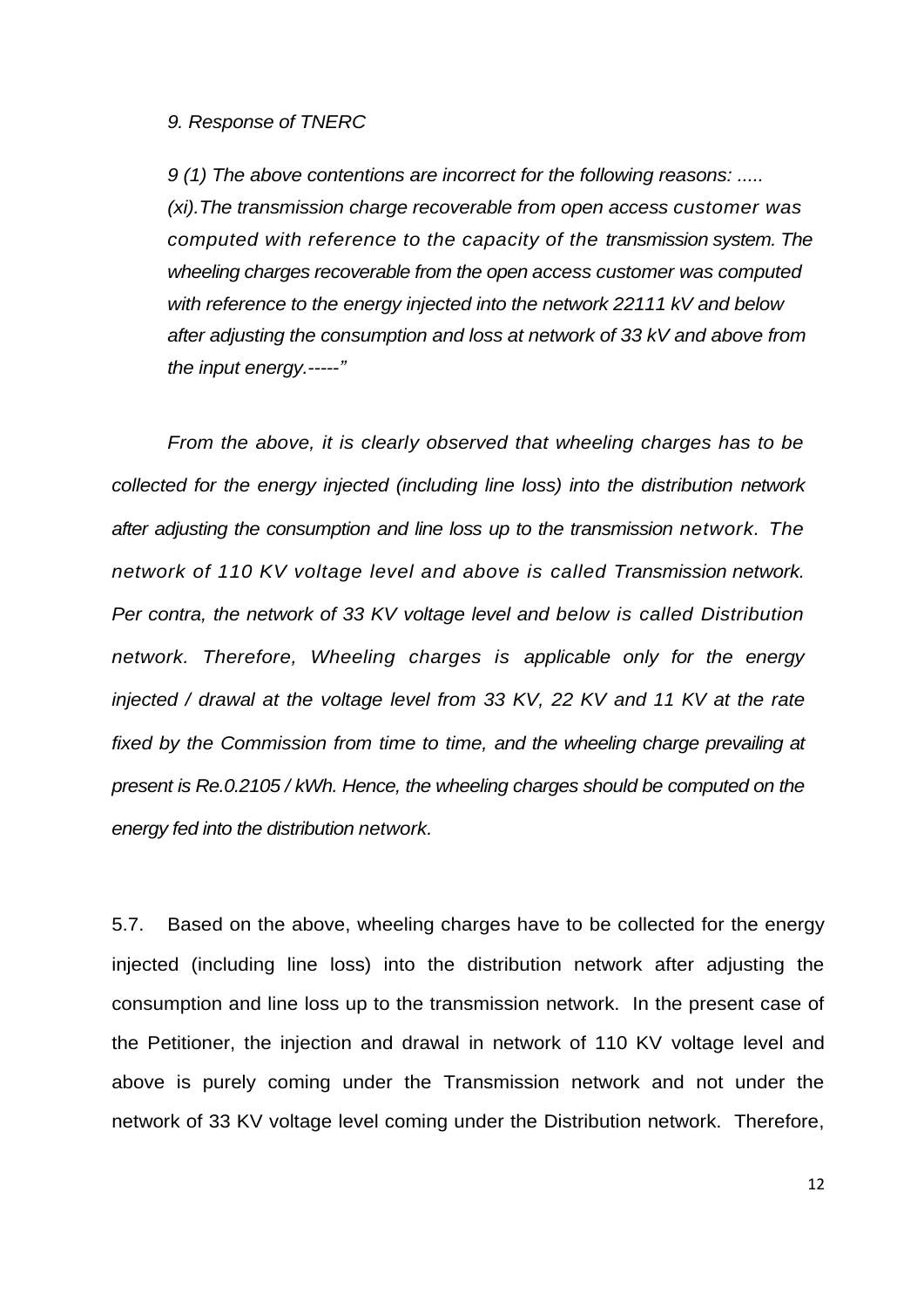wheeling charges is applicable only for the energy injected / drawal at the voltage level from 33 KV, 22 KV and 11 KV at the rate fixed by this Commission from time to time. Hence, the wheeling charges should be computed on the energy fed into the distribution network and not on transmission network. Hence the question of levying additional surcharge on the charges of wheeling does not arise.

5.8. Only on this background that 2nd Respondent himself sought for levying additional surcharge on the quantum of power purchased through open access using the network of distribution licensee. Hence the TANGEDCO itself have not prayed the Commission to claim of Additional Surcharge payable by Open Access Consumers on quantum of power purchase through open access using the Network of Transmission Licensee. Also, there is no provision in the Electricity Act to claim the Additional Surcharge from the Open Access Consumers on quantum of power purchase through open access using the Network of Transmission Licensee.

### **6. Written Submission of the Respondent:-**

6.1. As per Electricity Act 2003 'Wheeling' is defined as follows: "wheeling" means the operation whereby the distribution system and associated facilities of a transmission licensee or distribution licensee, as the case may be, are used by another person for the conveyance of electricity on payment of charges to be determined under section 62.

6.2. The provisions in the Regulation 32 of the TNERC Grid Connectivity and Intra State Open Access Regulations 2014 are reproduced below:

"32. Losses. -

(1) Transmission losses. -

13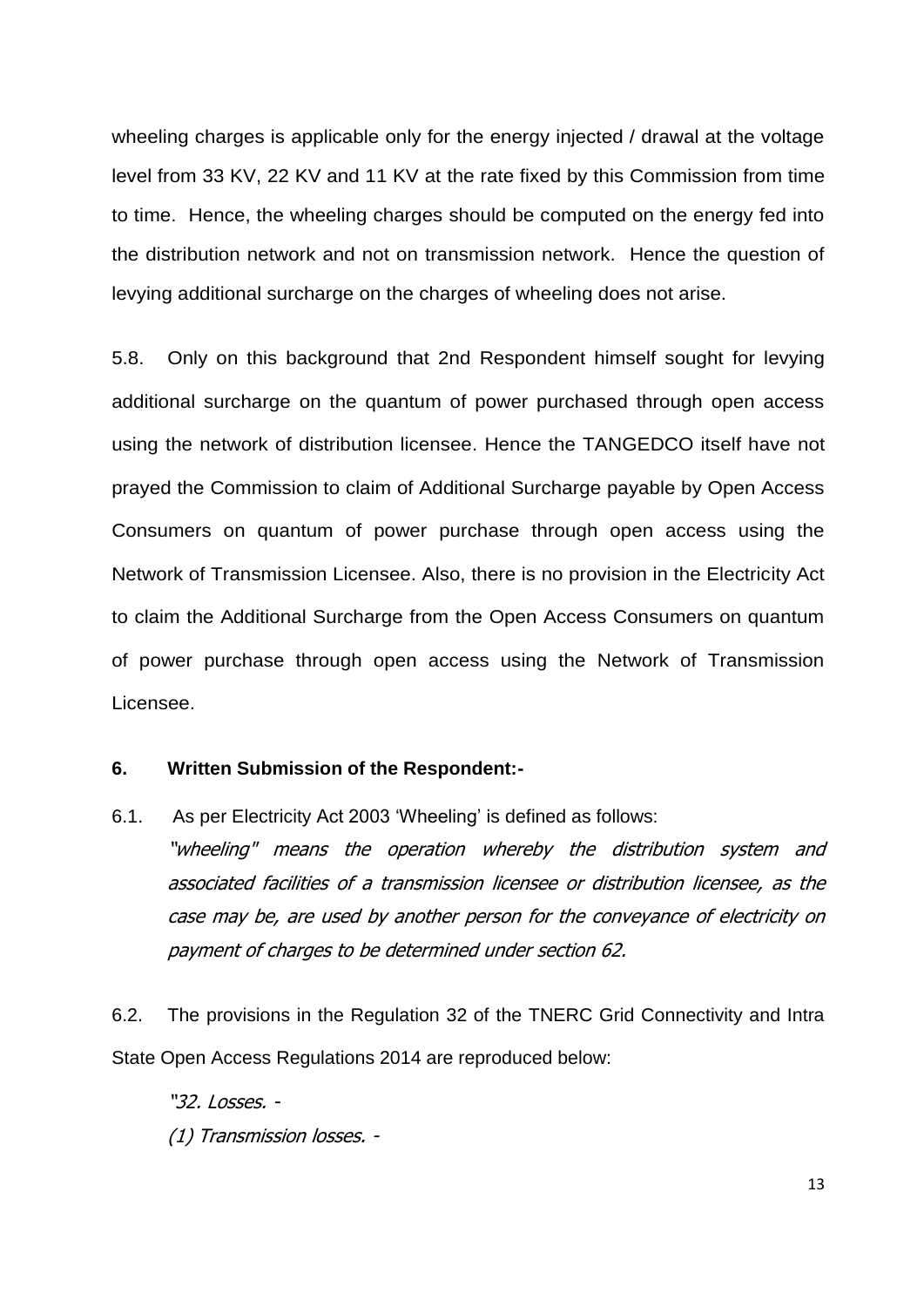(a) Inter-State transmission. -

The open access customers shall bear the energy losses in the transmission system in accordance with the provisions specified by the Central Commission. (b) Intra-State transmission. -

The open access customers shall bear average energy losses in the transmission system as estimated by the State Load Dispatch Centre. The information regarding average energy losses for the previous fifty two weeks shall be posted on the website of the State Load Dispatch Centre. Fortnightly average transmission loss in the system on all open access customers shall be monitored by the SLDC.

(2) Distribution loss. -

In case of distribution open access, the Licensee shall estimate the losses for each category of voltages and furnish to the Commission. These losses as approved by Commission shall be borne by the open access customer."

6.3. Section 8.5 of the National Tariff Policy provides following provisions that deal with calculation of cross subsidy surcharge and applicability of additional surcharge to be paid by open access consumers.

"National Electricity Policy lays down that the amount of cross-subsidy surcharge and the additional surcharge to be levied from consumers who are permitted open access should not be so onerous that it eliminates competition which is intended to be fostered in generation and supply of power directly to the consumers through open access."

"8.5.4 The additional surcharge for obligation to supply as per section 42(4) of the Act should become applicable only if it is conclusively demonstrated that the obligation of a licensee, in terms of existing power purchase commitments, has been and continues to be stranded, or there is an unavoidable obligation and incidence to bear fixed costs consequent to such a contract. The fixed costs related to network assets would be recovered through wheeling charges."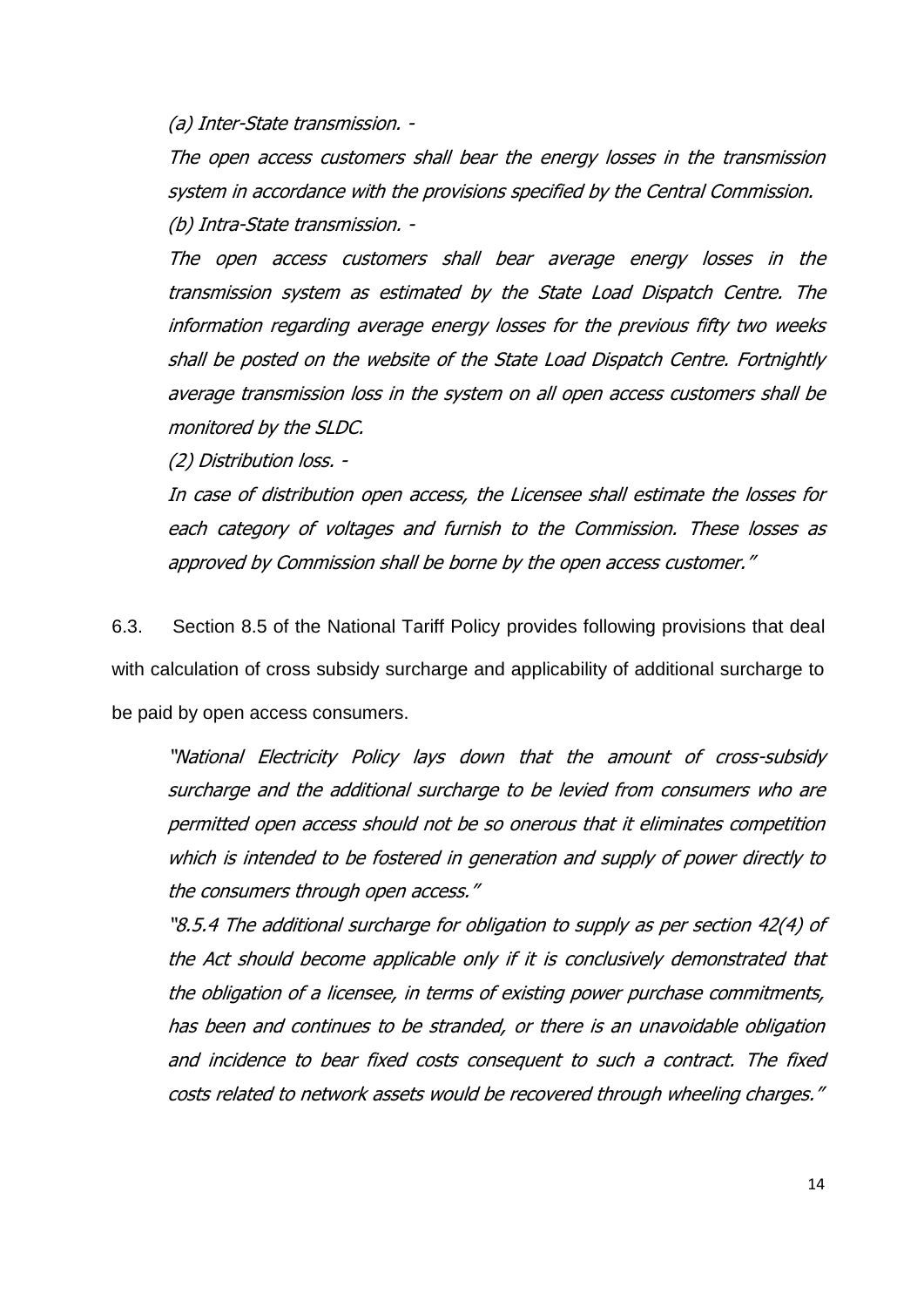6.4. The clause 8.5.6 also stipulates that in case of outages of generator supplying to a consumer on open access, standby arrangements should be provided by the licensee on the payment of tariff---

6.5. The open access consumers are liable to pay additional surcharge, line losses, Network cost (Transmission Charge for TRANSCO and WHEELING charges to TANGEDCO) for wheeling of Energy.

6.6. All consumers availing power other than from Distribution Licensee has to pay the Additional Surcharge irrespective of the level of voltage drawl.

6.7. Distribution License is supplying power to all category of consumers in all voltage levels. Also it is the duty of the Distribution Licensee to maintain the Backup supply for the open Access consumers irrespective all voltage levels. TRANSCO providing network for wheeling energy and charge transmission charge for its network usage.

6.8. The levy of additional surcharge is different from cross subsidy and wheeling charges. The stranded capacity charge is being recovered through additional surcharge.

6.9. The levy of additional surcharge is also upheld by the Hon'ble Supreme Court in the case of, SESA Sterlite v. OERC (2014) 8 SCC 444 it is clearly mentioned the levy of additional surcharge and cross subsidy are essential which is reproduced as below.

15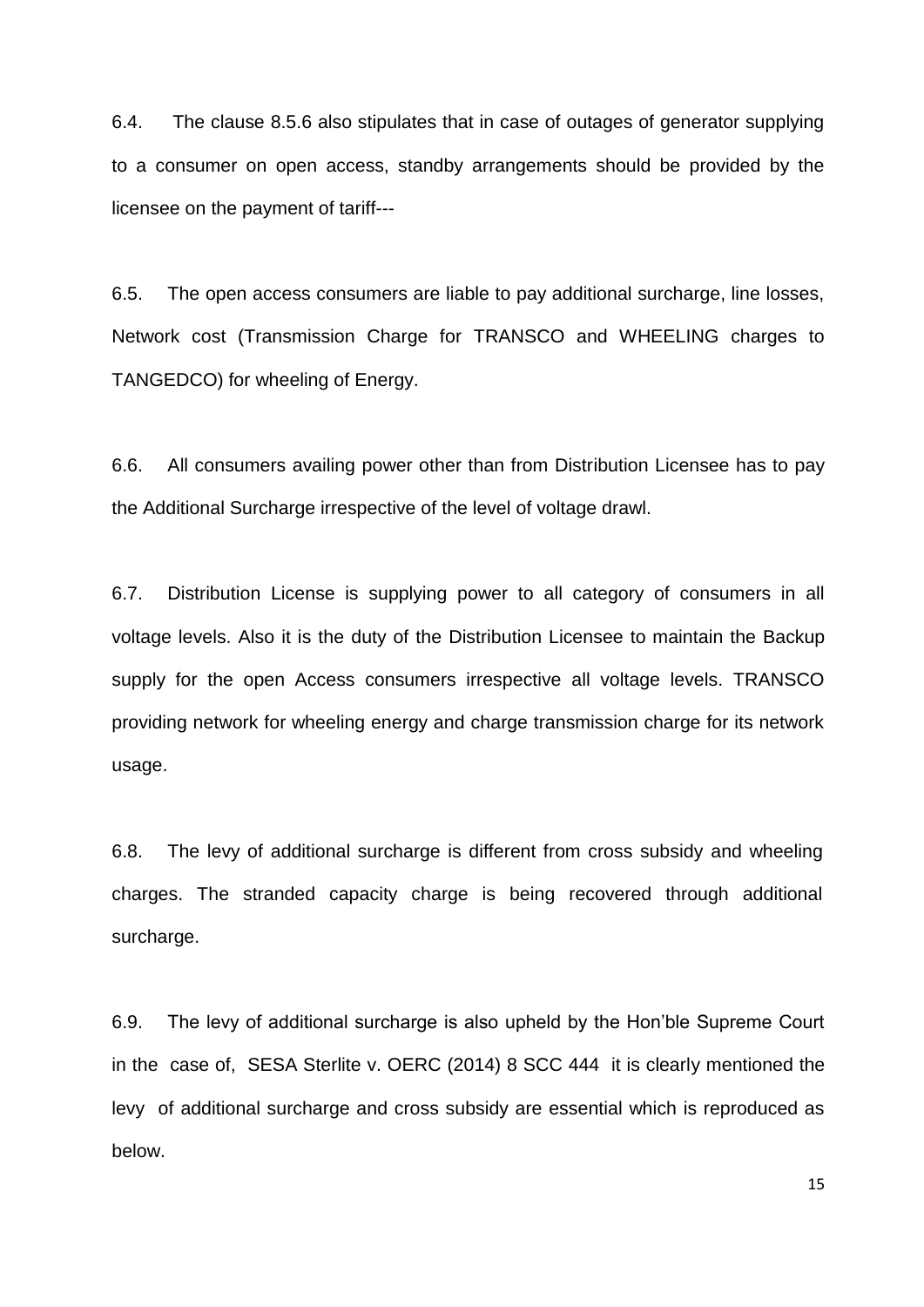"25. The issue of open access surcharge is very crucial and implementation of the provision of open access depends on judicious determination of surcharge by the State Commissions. There are two aspects to the concept of surcharge – one, the cross-subsidy surcharge i.e. the surcharge meant to take care of the requirements of current levels of cross-subsidy, and the other, the additional surcharge to meet the fixed cost of the distribution licensee arising out of his obligation to supply. The presumption, normally is that generally the bulk consumers would avail of open access, who also pay at relatively higher rates. As such, their exit would necessarily have adverse effect on the finances of the existing licensee, primarily on two counts – one, on its ability to cross-subsidise the vulnerable sections of society and the other, in terms of recovery of the fixed cost such licensee might have incurred as part of his obligation to supply electricity to that consumer on demand (stranded costs). The mechanism of surcharge is meant to compensate the licensee for both these aspects."

6.10. On the aforesaid reasons, the Respondent prayed to dismiss the petition and render Justice.

### **7. Written submissions of the Petitioner:-**

7.1. The Petitioner has filed the present application seeking clarification as to whether the additional surcharge on wheeling charges in order of this Commission in M.P.No.18/2020 dated 15.04.2021 are applicable to the Open Access Consumers having drawal voltage over and above 66KV. who source electricity from Third Party Power Generation having injecting voltage over and above 66 kV or not, in view of the provisions of the Electricity Act, 2003.

7.2. The Respondent TANGEDCO (Distribution licensee) had approached this Commission vide M. P. No.18 of 2020 seeking determination of Additional Surcharge payable by open access consumers availing power under open access using the distribution network of the distribution licensee (TANGEDCO) in line with section 42(4)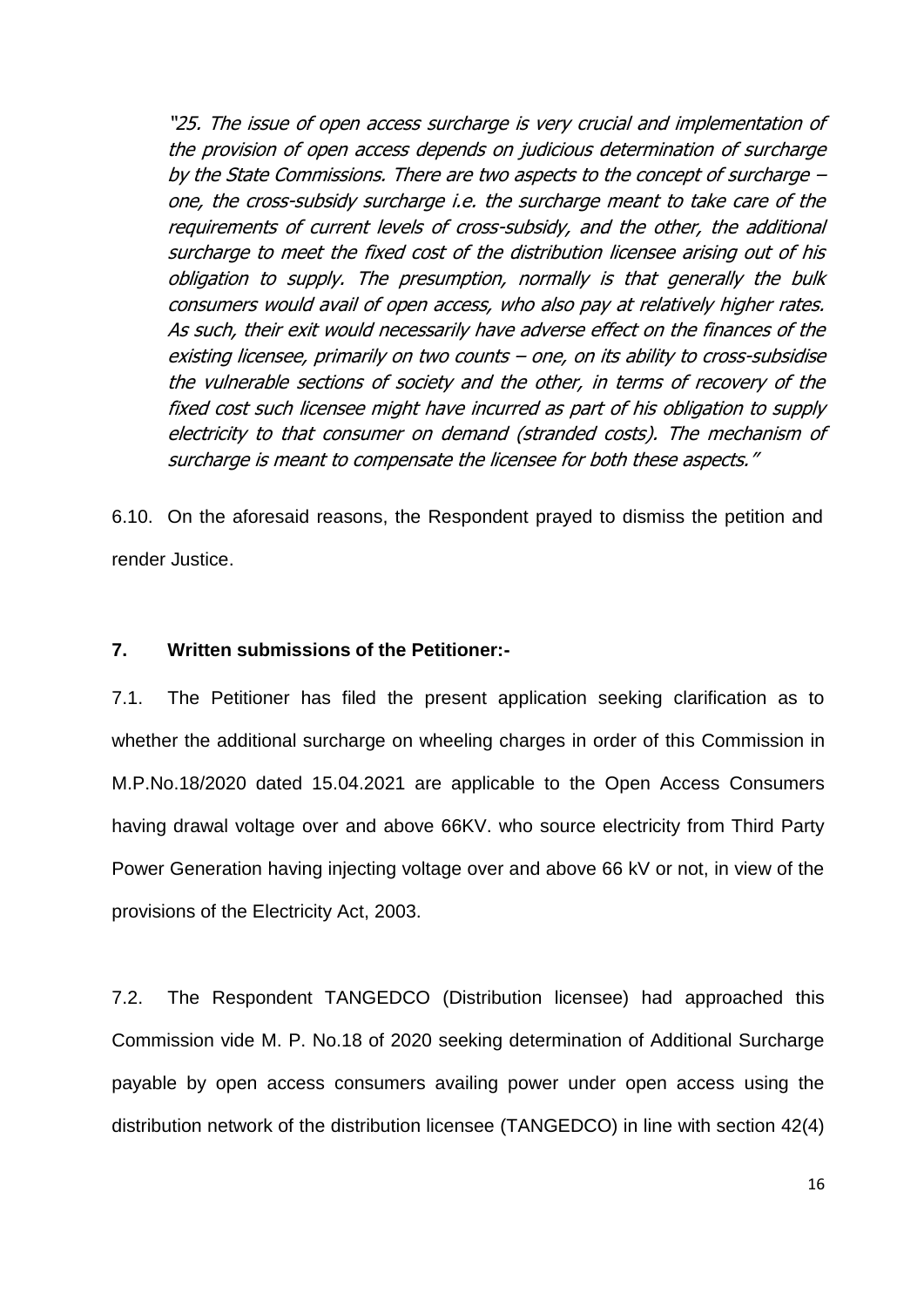of the Electricity Act, 2003 and Regulation 24 of the TNERC (Grid Connectivity and Intra-State Open Access) Regulations, 2014.

7.3. Further TANGEDCO in its petitioner in M.P.No.18 of 2020 has stated that the distribution network of TANGEDCO comprises of 66KV, 33KV, 22KV and 11 KV subtransmission system and additional surcharge is to be determined on the open access consumers availing power under open access using the distribution network of the distribution licensee (TANGEDCO) only. Hence the scope of the prayer in M.P.No.18 of 2020 as prayed by TANGEDCO is only for determining additional surcharge on the open access consumers availing power under open access using the distribution network of the distribution licensee (TANGEDCO) and not for other open access consumers availing open access from the transmission network of TANTRANSCO (transmission utility) which is 110KV or above supply lines.

7.4. It is clear that open access consumers, receiving supply of electricity from a person other than the distribution licensee of his area of supply, shall pay to the distribution licensee an additional surcharge on the charges of wheeling. Accordingly this Commission vide its order dated 15.04.2021 in M.P.No.18 of 2020 has determined Rs.0.70 per unit as additional surcharge payable by open access consumers availing power under open access using the distribution network of the distribution licensee (TANGEDCO) with effect from 16.04.2021.

7.5. The case of the Petitioner is that additional surcharge on wheeling charges in order of this Commission in M.P.No.18/2020 dated 15.04.2021 is not applicable to the Open Access Consumers having drawal voltage over and above 66KV, who source

17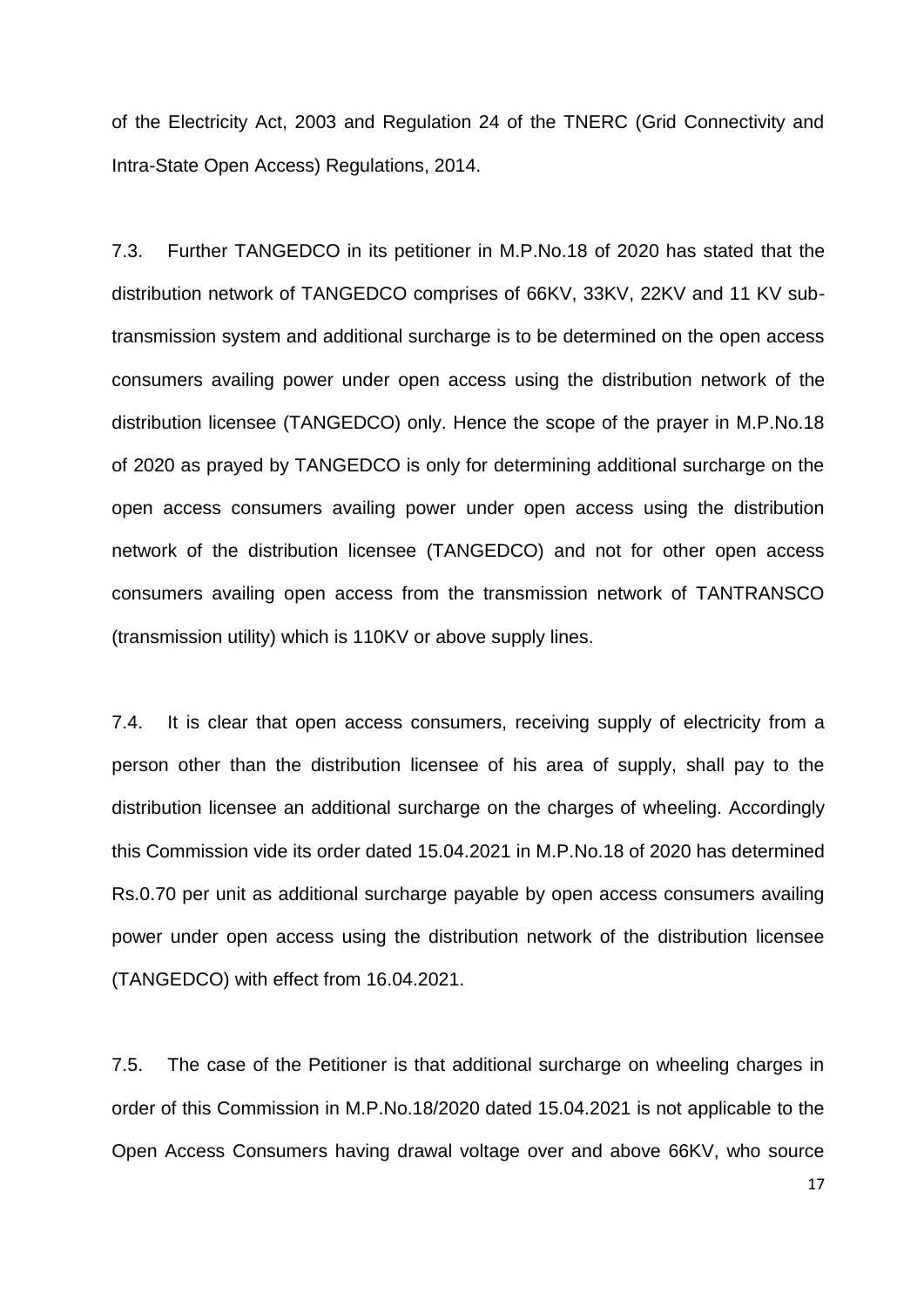electricity from Third Party Power Generation having injecting voltage over and above 66 kV since there exists only the usage of Transmission Network of the Transmission licensee TANTRANSCO, and not the Distribution Network of Distribution licensee TANGEDCO at any point of time.

7.6. While so, when the Generator injects the Power at 110 kV and above and the Consumer Draw the Power at 110 kV level and above, there exists only the usage of Transmission Network, and not the Distribution Network. In such cases wheeling charge' itself is not applicable and the wheeling charge will be levied if the injection or drawl voltage is at 33KV or below. Hence when wheeling charges itself is not applicable when the Generator injects the Power at 110 kV and above and the Consumer Draw the Power at 110 kV level and above the question of levying additional surcharge on the charges of wheeling does not arise.

7.7. "Tamil Nadu Electricity Regulatory Commission - Intra State Open Access Regulations 2005" defines Wheeling' under Regulation 2(0) as follows: -

(o). "Wheeling" means the operation whereby the distribution system and associated facilities of a transmission Licensee or distribution Licensee, as the case may be , are used by another person for the conveyance of electricity on payment of charges to be determined under section 62 of the Electricity Act 2003".

7.8. Further Regulations 4 of the "Tamil Nadu Electricity Regulatory Commission - Intra State Open Access Regulations 2005" provides the eligibility for open access and its conditions as follows:

"4. Eligibility for Open Access and conditions to be satisfied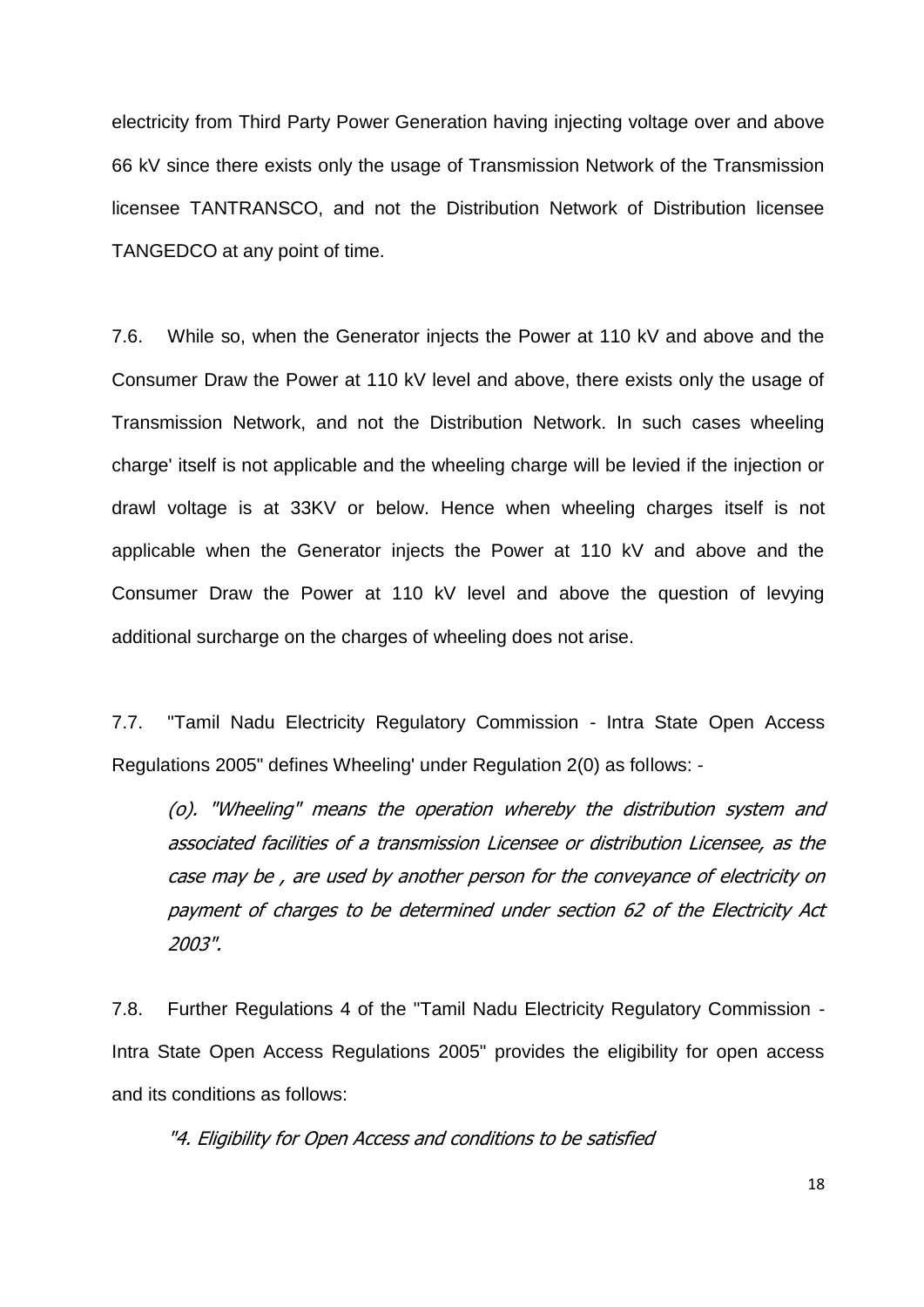(1) Subject to the provisions of these regulations, the Licensees, generating companies including persons who have established captive generating plants, generation plants and electricity traders shall be eligible for open access to the intra state transmission system of the State Transmission Utility or any transmission Licensee on payment of transmission and other charges as may be determined by the Commission.

(2) Subject to the provisions of these regulations, the Licensees, generating companies including persons who have established a captive generating plant and consumers shall be eligible for open access to Distribution System of a Distribution Licensee on payment of the wheeling charges as may be determined by the Commission".

Hence from the above it is clear that captive generating plants, generation plants and electricity traders shall be eligible for open access to the intra state transmission system of TANTRANSCO (state transmission utility) on payment of transmission and other charges as determined by this Commission. Similarly, generating companies including persons who have established a captive generating plant and consumers shall be eligible for open access to Distribution System of a Distribution Licensee on payment of the wheeling charges as may be determined by the Commission. Wheeling charges become payable when the CGPs or open access consumers avail open access using the distribution network of the distribution licensee only.

7.9. Further, Regulation 9(1) of the 'Tamil Nadu Electricity Regulatory Commission lntra State Open Access Regulations 2005" provides the charges for open access payable by open access customers as follows:

*"9. Charges for open access The following charges as applicable are payable by the open access customer. (1) Transmission charge or wheeling charge*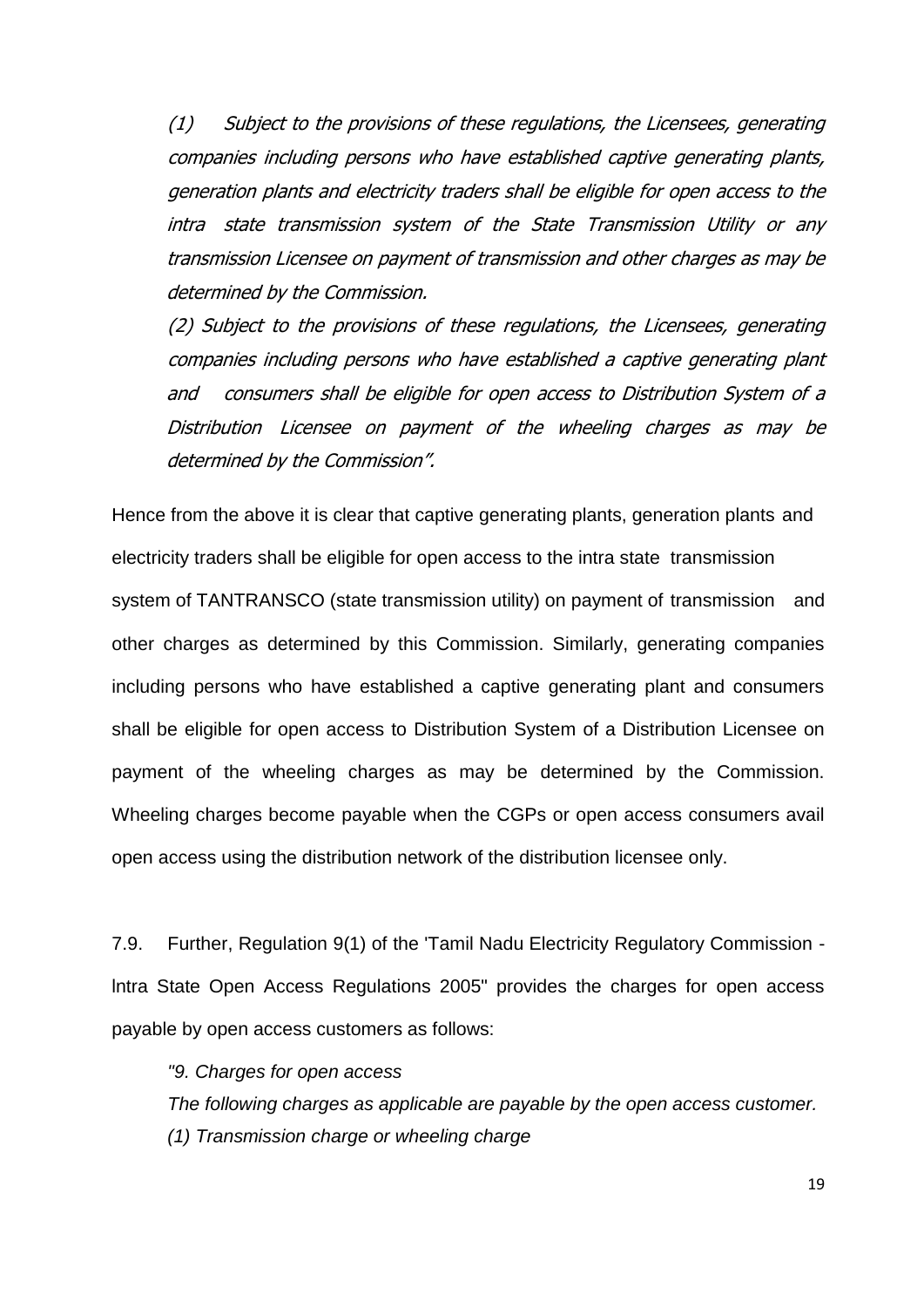*(a) Transmission charges payable to State Transmission Utility / Transmission Licensee and wheeling charges payable to Distribution Licensee, by an open access customer shall be determined by the Commission. Wheeling charges shall be determined on the basis of same principles as laid down for intra state transmission charges."*

From the above it clear that transmission charges as fixed by this Commission are payable to the State Transmission Utility i.e., TANTRANSCO for utilising the transmission network and wheeling charge are payable by open access consumers to the Distribution Licensee TAGNEDCO for utilising the distribution system. In case of Open Access Consumers having drawal voltage over and above 66KV, who source electricity from Third Party Power Generation having injecting voltage over and above 66 kV only transmission charges are payable since there exists only the usage of Transmission Network of the Transmission licensee TANTRANSCO, and not the Distribution Network of Distribution licensee TANGEDCO at any point of time.

7.10. Further Regulation 9(3) of the 'Tamil Nadu Electricity Regulatory Commission - Intra State Open Access Regulations 2005 provides the determination of additional surcharge as follows:-

- *"(3) Additional Surcharge*
- *(a) An open access customer, receiving supply of electricity from a person other than the distribution Licensee of his area of supply, shall pay to the distribution Licensee an additional surcharge on the charges of wheeling, in addition to wheeling charges and surcharge, to meet out the fixed cost of such distribution Licensee arising out of his obligation to supply as provided under sub-section (4) of section 42 of the Act; This additional surcharge shall become applicable only if the obligation of the Licensee in terms of power purchase commitments has been and continues to be stranded"*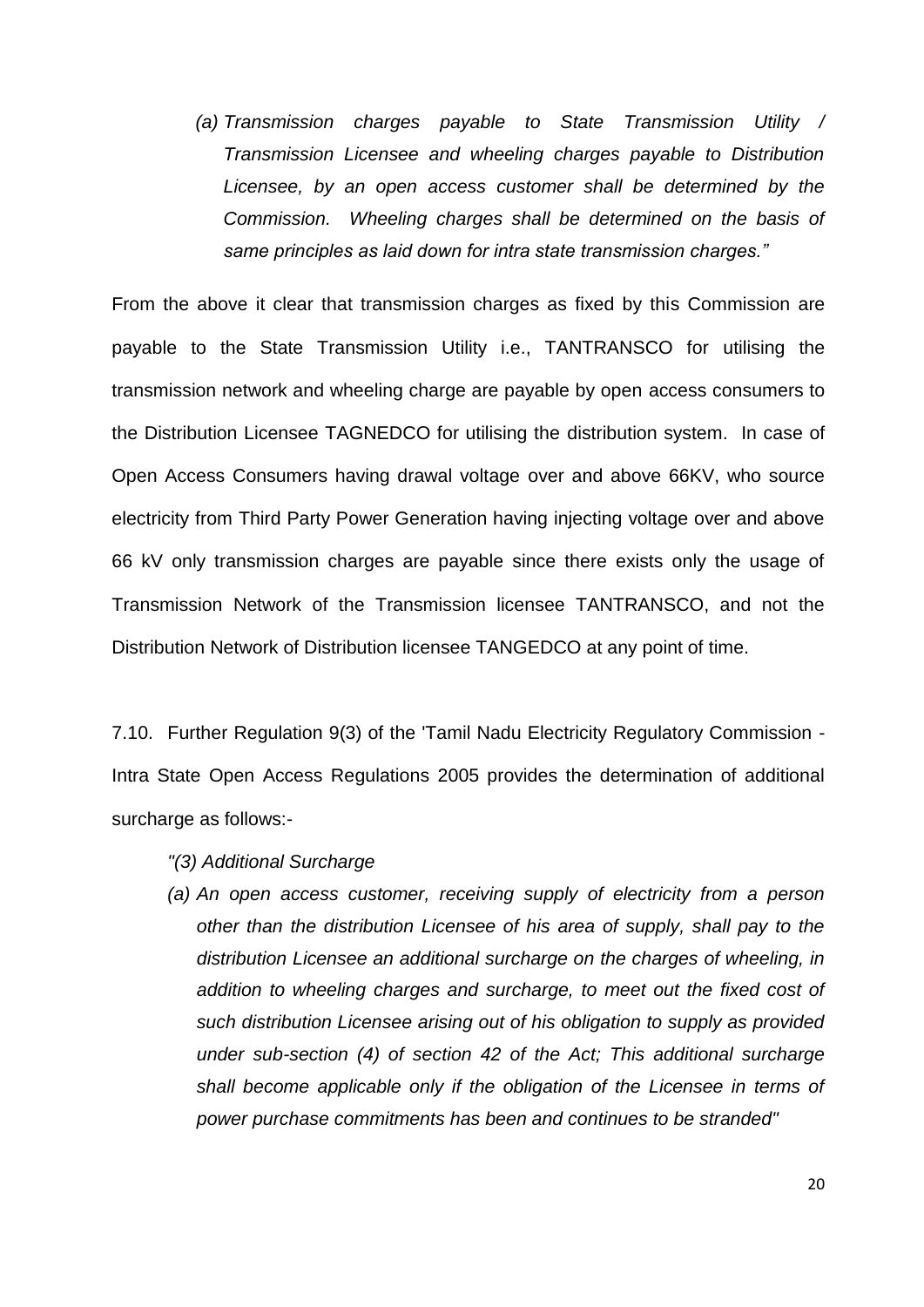From the above Regulation 9(3) it is clear that additional surcharges is payable by an open access customer to the distribution licensee an additional surcharge on the charges of wheeling in additional to the wheeling charges. In the present case the Open Access Consumers having drawal voltage over and above 66KV, who source electricity from Third Party Power Generation having injecting voltage over and above 66 kV only transmission charges are payable since there exists only the usage of Transmission Network of the Transmission licensee TANTRANSCO, and not the Distribution Network of Distribution licensee TANGEDCO at any point of time. Hence payment of wheeling charges does not arise and consequently levy of additional surcharge on the charges of wheeling in the present case does not arise i.e., usage of Transmission Network of the Transmission licensee TANTRANSCO and not the Distribution Network of Distribution licensee TANGEDCO at any point of time.

7.11. Based on various orders issued by this Commission from time to time and taking cue from such orders and from the past experience, this Commission decided to repeal the said Tamil Nadu Electricity Regulatory Commission (Intra-State Open Access) Regulations, 2005 and notified Tamil Nadu Electricity Regulatory Commission (Grid connectivity and Intra-State Open Access) Regulations, 2014 which defines 'Wheeling' under Regulation 2(X) as follows: -

 $(x)$  "Wheeling" means the operation whereby the distribution system and associated facilities of a transmission Licensee or distribution Licensee, as the case may be, are used by another person for the conveyance of electricity on payment of charges to be determined under section 62 of the Act.

7.12. Further the Tamil Nadu Electricity Regulatory Commission (Grid connectivity and Intra-State Open Access) Regulations, 2014 provides the eligibility for open access and its conditions as follows: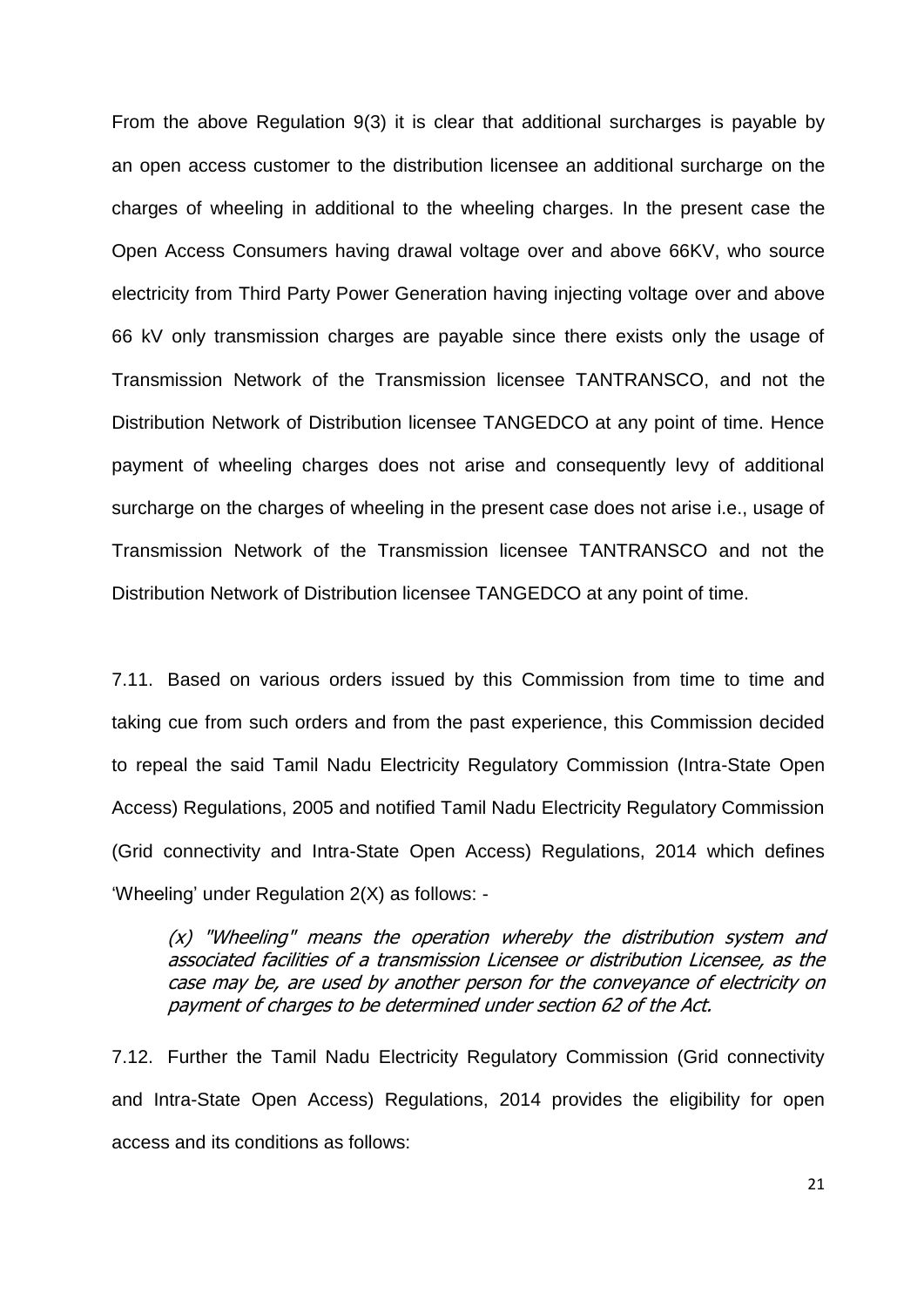9. Eligibility for Open Access and conditions to be satisfied. -

(1) Subject to the provisions of these Regulations, the licensees, generating companies, captive generating plants and consumers shall be eligible for open access to the intra-State transmission system of the State Transmission Utility or any transmission licensee on payment of transmission and other charges as may be determined by the Commission from time to time.

(2) Subject to the provisions of these Regulations, the licensees, generating stations, captive generating plants and consumers shall be eligible for open access to distribution system of a distribution licensee on payment of the wheeling and other charges as may be determined by the Commission from time to time.

Hence from the above it is clear that captive generating plants, generation plants and electricity traders shall be eligible for open access to the intra state transmission system of TANTRANSCO (state transmission utility) on payment of transmission and other charges as determined by this Commission. Similarly, generating companies including persons who have established a captive generating plant and consumers shall be eligible for open access to Distribution System of a Distribution Licensee on payment of the wheeling charges as may be determined by the Commission. Wheeling charges become payable when the CGPs or open access consumers avail open access using the distribution network of the distribution licensee only.

7.13. Further, Regulation 20 of the Tamil Nadu Electricity Regulatory Commission (Grid connectivity and Intra-State Open Access) Regulations, 2014 provides the charges for open access payable by open access customers as follows:

## "OPEN ACCESS CHARGES

20. Transmission Charges. - Open Access customer using transmission system shall pay the charges as stated hereunder: (2) For use of intra-State transmission system. - (a) By Long-Term, Medium-Term and Short-Term Open Access Customers. Existing Long-Term Open Access and Medium-Term Open Access customers (including existing distribution licensees and generating companies) shall share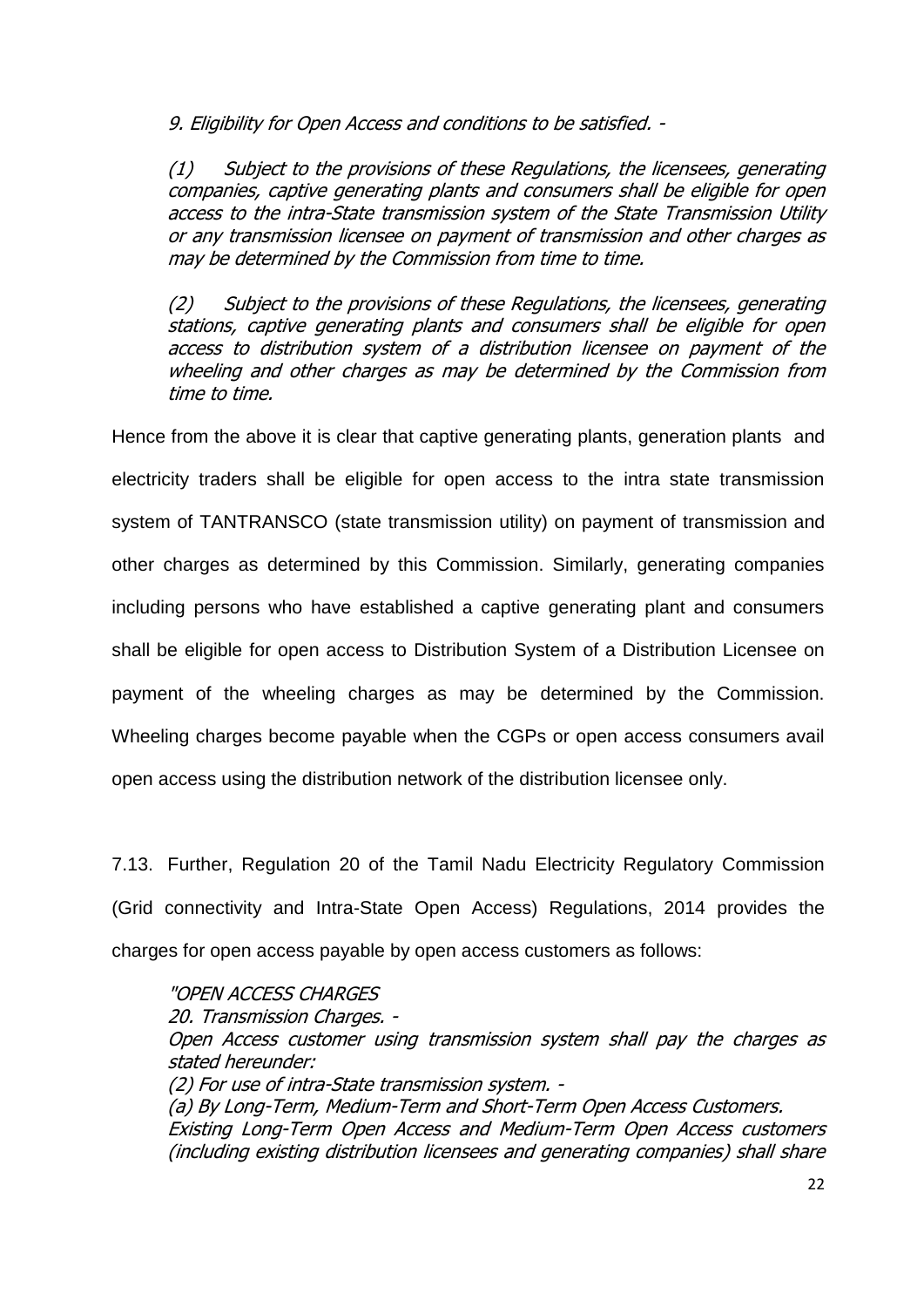the Annual Transmission Charges (ATC) of the State Transmission Utility or transmission licensee, as determined by the Commission in the ARR for the relevant year, in the ratio of their allotted capacities. Transmission charges payable by other Long-Term Open Access, Medium-Term Open Access and Short Term Open Access customers to the STU or Transmission Licensee shall be determined as under:

Provided further that transmission charges for Short-Term open access shall be payable on the basis of capacity reserved for such customer."

From the above the Existing Long-Term Open Access and Medium-Term Open Access customers (including existing distribution licensees and generating companies) shall share the Annual Transmission Charges (ATC) of the State Transmission Utility or transmission licensee, as determined by the Commission in the ARR for the relevant year, in the ratio of their allotted capacities and transmission charges for Short-Term open access shall be payable on the basis of capacity resented for such customer. It is clear that transmission charges as fixed by the Commission are payable to the State Transmission Utility i.e., TANTRANSCO for utilizing the transmission network.

7.14. Further, Regulation 22 of the Tamil Nadu Electricity Regulatory Commission (Grid connectivity and Intra-State Open Access) Regulations, 2014 provides the wheeling charges payable to the Distribution licensee for utilizing the distribution network:-

### "22. Wheeling Charges –

(a) Wheeling charges payable to Distribution Licensee, by an open access customer shall be as determined by the Commission;"

From the above, it is clear that generating companies including persons who have established a captive generating plant and consumers shall be eligible for open access to Distribution System of a Distribution Licensee on payment of the wheeling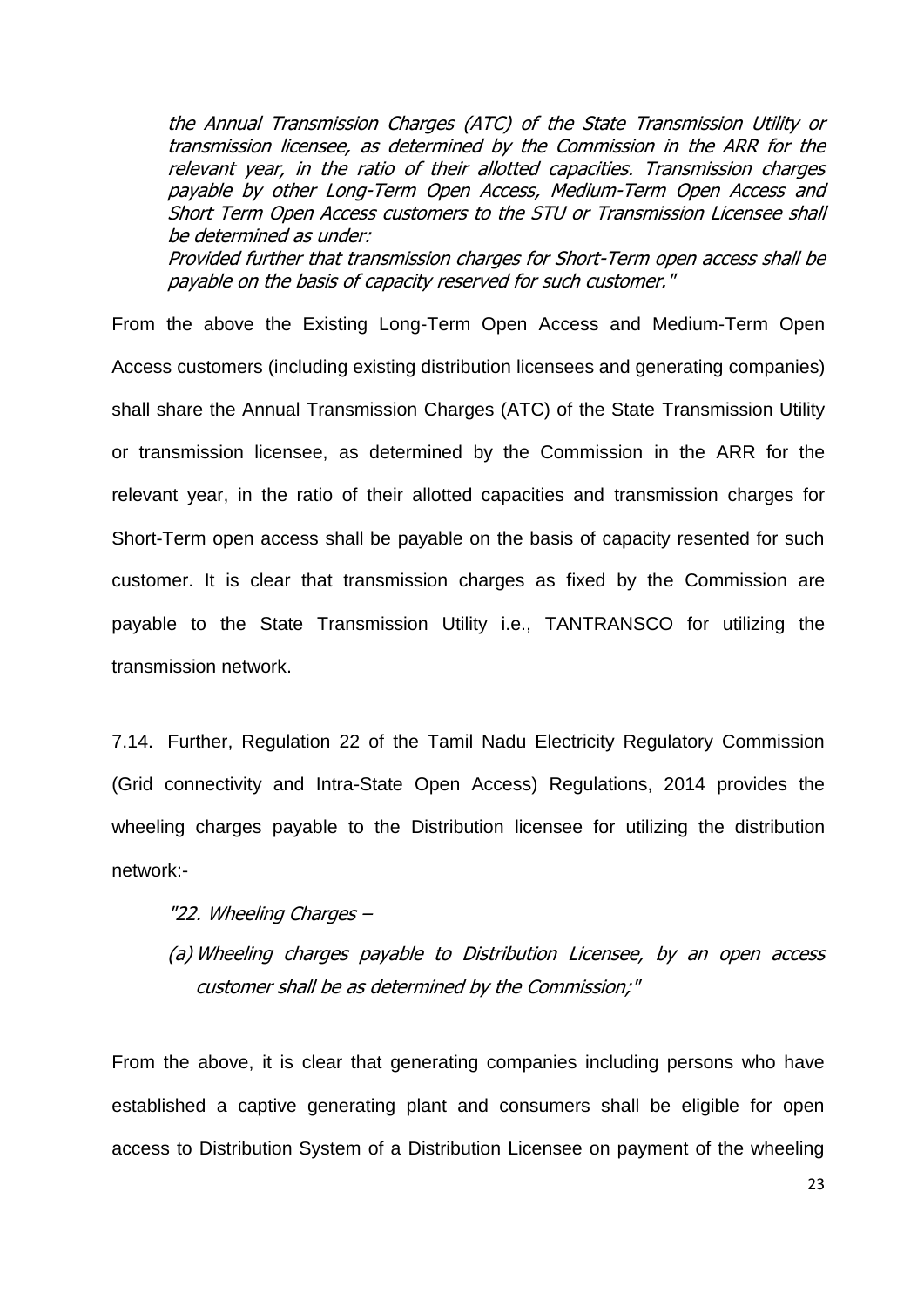charges as may be determined by the Commission. Wheeling charges become payable when the CGPs or open access consumers avail open access using the distribution network of the distribution licensee only.

7.15. In line with Regulation 22 of the Tamil Nadu Electricity Regulatory Commission (Grid connectivity and Intra-State Open Access) Regulations, 2014 has determined wheeling charges at Rs.0.21paise vide its order dated 11.08.2017 in Tariff Order No.1 of 2017 for availing open access using the distribution network on TANGEDCO. Similarly on line with Regulation 20 of the Tamil Nadu Electricity Regulatory Commission (Grid connectivity and Intra-State Open Access) Regulations, 2014 this Commission has determined Rs.3037/- per MW / per day as transmission charges vide order dated 11.08.2017 in Tariff Order No.2 of 2017.

7.16. Further, Regulation 24 of the Tamil Nadu Electricity Regulatory Commission (Grid Connectivity and Intra-State Open Access) Regulations, 2014 provides the determination of additional surcharge as follows:-

#### *24. Additional Surcharge. -*

*(1) An open access customer, receiving supply of electricity from a person other than the distribution licensee of his area of supply, shall pay to the distribution licensee an additional surcharge on the charges of wheeling, in addition to wheeling charges and cross-subsidy surcharge, to meet out the fixed cost of such distribution licensee arising out of his obligation to supply as provided under subsection (4) of section 42 of the Act.*

From the above Regulation 24 it is clear that additional surcharges is payable by an open access customer to the distribution licensee an additional surcharge on the charges of wheeling in additional to the wheeling charges. In the present case the Open Access Consumers having drawal voltage over and above 66KV, who source electricity from Third Party Power Generation having injecting voltage over and above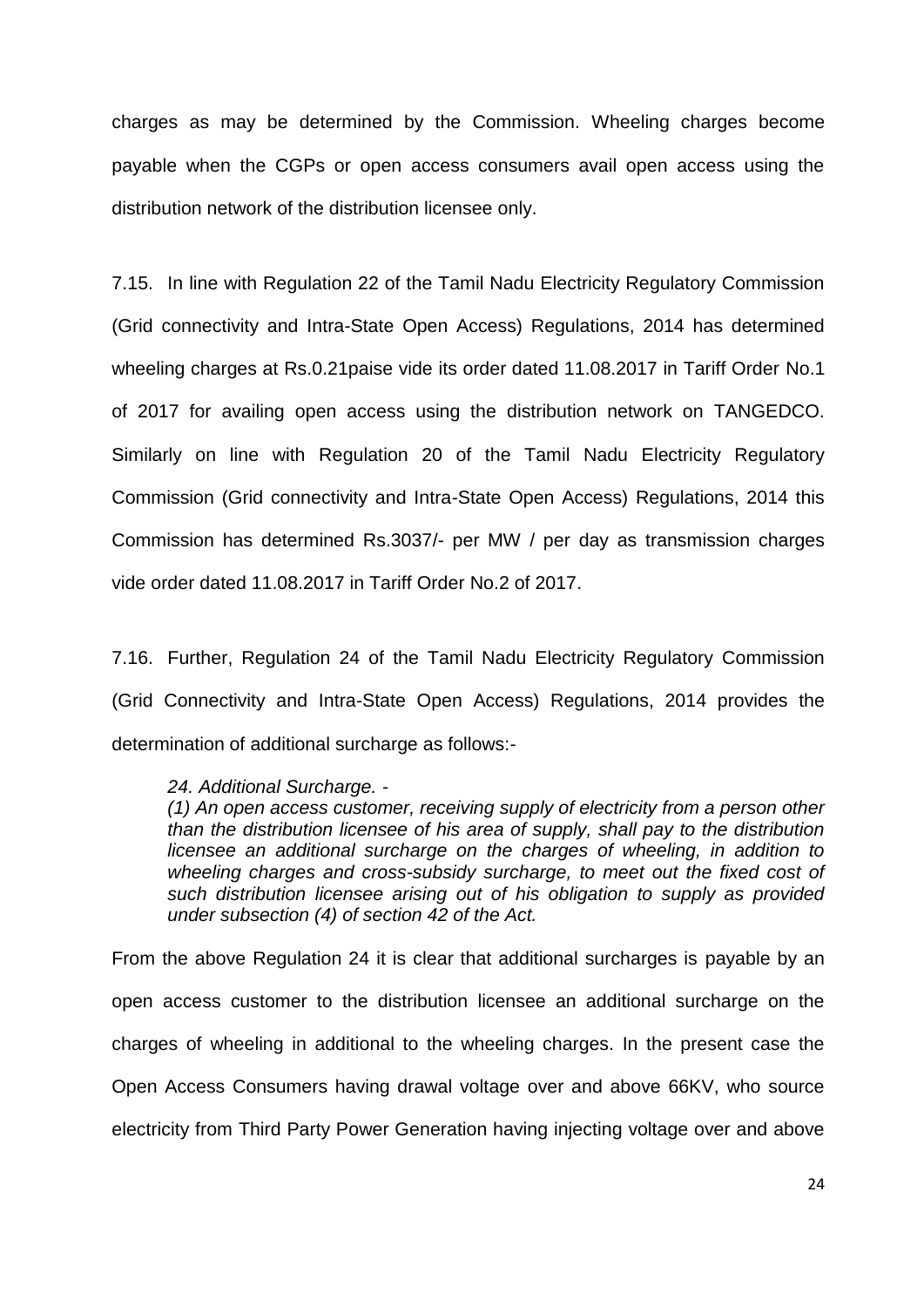66 kV only transmission charges are payable since there exists only the usage of Transmission Network of the Transmission licensee TANTRANSCO, and not the Distribution Network of Distribution licensee TANGEDCO at any point of time. Hence payment of wheeling charges does not arise and consequently levy of additional surcharge on the charges of wheeling in the present case does not arise i.e., usage of Transmission Network of the Transmission licensee TANTRANSCO and not the Distribution Network of Distribution licensee TANGEDCO at any point of time.

7.17. Neither Section 42(4) of the Act nor the Tamil Nadu Electricity Regulatory Commission (Grid connectivity and Intra-State Open Access) Regulations, 2014 provides for levy of additional surcharge the Open Access Consumers having drawal voltage over and above 66KV, who source electricity from Third Party Power Generation having injecting voltage over and above 66 kV only transmission charges are payable since there exists only the usage of Transmission Network of the Transmission licensee TANTRANSCO, and not the Distribution Network of Distribution licensee TANGEDCO at any point of time. Regulations 24 (3) of the Tamil Nadu Electricity Regulatory Commission (Grid connectivity and Intra-State Open Access) Regulations, 2014 provides as follows:-

*(3) The distribution licensee shall submit to the Commission on six monthly basis, a detailed calculation statement of fixed cost which the licensee is incurring towards his obligation to supply. The Commission shall scrutinize the statement of calculation of fixed cost submitted by the distribution licensee and obtain objections, if any, and determine the amount of additional surcharge:*

25 7.18. Based on the Regulation 24(3) the Distribution licensee has filed approached this Commission vide M.P.No.18 of 2020 seeking determination of Additional Surcharge payable by open access consumers availing power under open access using the distribution network of the distribution licensee (TANGEDCO) in line with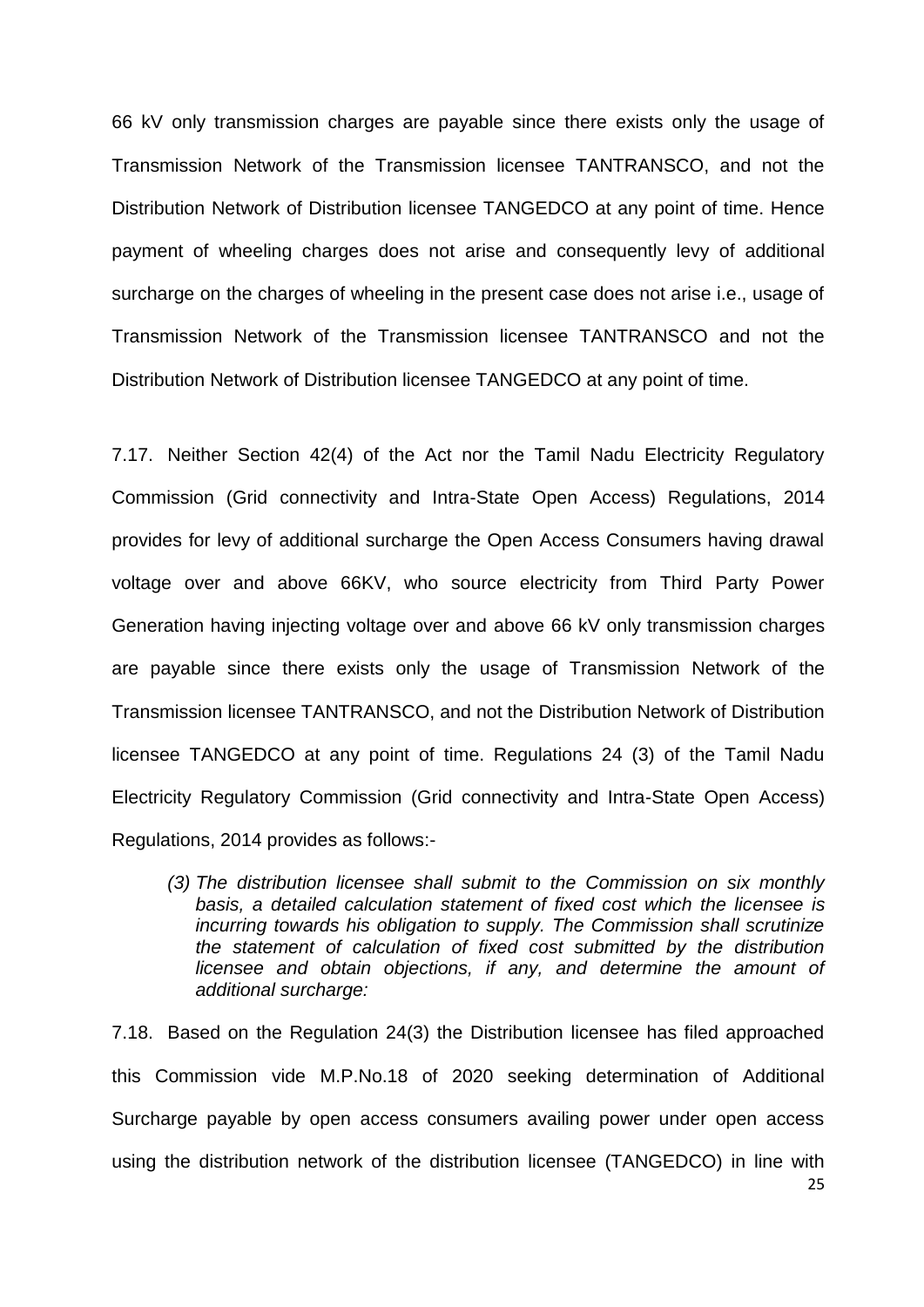section 42(4) of the Electricity Act, 2003 and Regulation 24 of the TNERC (Grid Connectivity and Intra-State Open Access) Regulations, 2014. TANGEDCO have never sought for levy additional surcharge on the OA customer not utilising the Distribution Network of TANGEDCO i.e., the Open Access Consumers having drawal voltage over and above 66KV and who source electricity from Third Party Power Generation having injecting voltage over and above 66 kV using purely the transmission network only.

7.19. The Commission may allow this Petition filed by the Petitioner by clarifying that additional surcharge on wheeling charges in order of this Commission in M.P.No.18/2020 dated 15.04.2021 are not applicable to the Open Access Consumers having drawal voltage over and above 66KV, who source electricity from Third Party Power Generation having injecting voltage over and above 66 kV, in view of the provisions of the Electricity Act, 2003 and the Regulations.

#### **8. Findings of the Commission**:-

8.1. The petitioner, M/s.R.S.Yarns and Power Pvt Ltd., is an Intra-State Trading Licensee. The present petition has been filed seeking clarification as to whether the Additional Surcharge approved by the Commission in Order dated 15.04.2021 in M.P.18 of 2020 is applicable to the Open Access consumers having drawal voltage over and above 66 KV, who source electricity from Third Party Power Generation having injection voltage over and above 66 KV or not, under the provisions of the Electricity Act, 2003.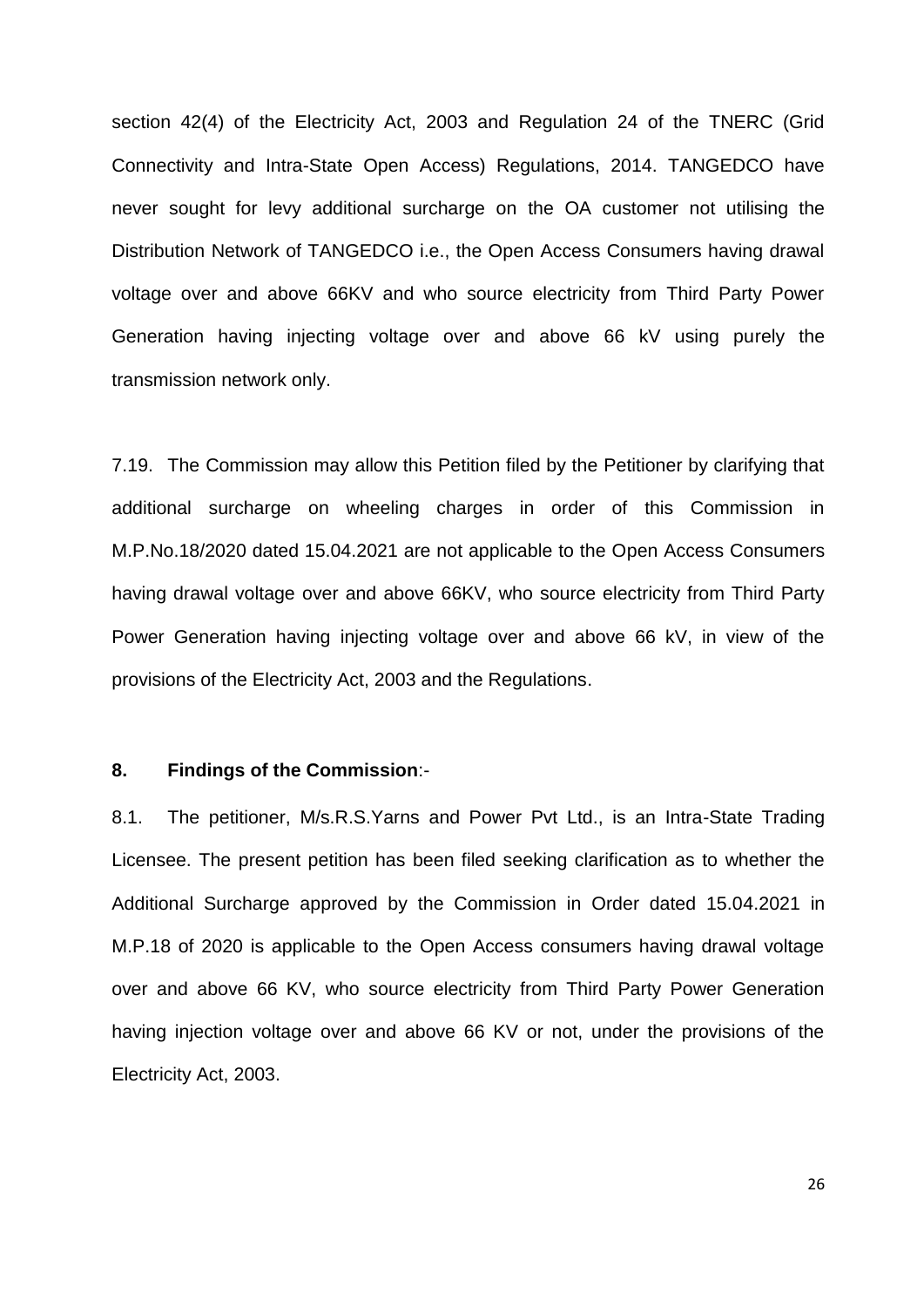8.2. The petitioner has stated that the applicant is not a party to the proceedings, but is aggrieved by the Order of the Commission in M.P.18 of 2020 to the extent of applicability of the Order to the Open Access consumers who comes under the Transmission Network category, who source the electricity from the Third Party Generators who are injecting the electricity at 110 KV and above Voltage level.

8.3. In the Miscellaneous Petition No.18 of 2020, Commission determined the Additional Surcharge based on the provisions under Section 42(4) of the Electricity Act 2003 and Regulation 24 of the TNERC's Grid Connectivity and Intra State Open Access Regulations 2014, as below –

### Electricity Act 2003

"(4) Where the State commission permits a consumer or class of consumers to receive supply of electricity from a person other than the distribution licensee of his area of supply, such consumer shall be liable to pay an additional surcharge on the charges f wheeling as may be specified by the State Commission, to meet the Fixed cost of such distribution licensee arising out of his obligation to supply"

TNERC's Grid Connectivity and Intra State Open Access Regulations 2014

24. Additional Surcharge:–

(1) An open access customer, receiving supply of electricity from a person other than the distribution licensee of his area of supply, shall pay to the distribution licensee an additional surcharge on the charges of wheeling, in addition to wheeling charges and cross-subsidy surcharge, to meet out the fixed cost of such distribution licensee arising out of his obligation to supply as provided under subsection (4) of section 42 of the Act.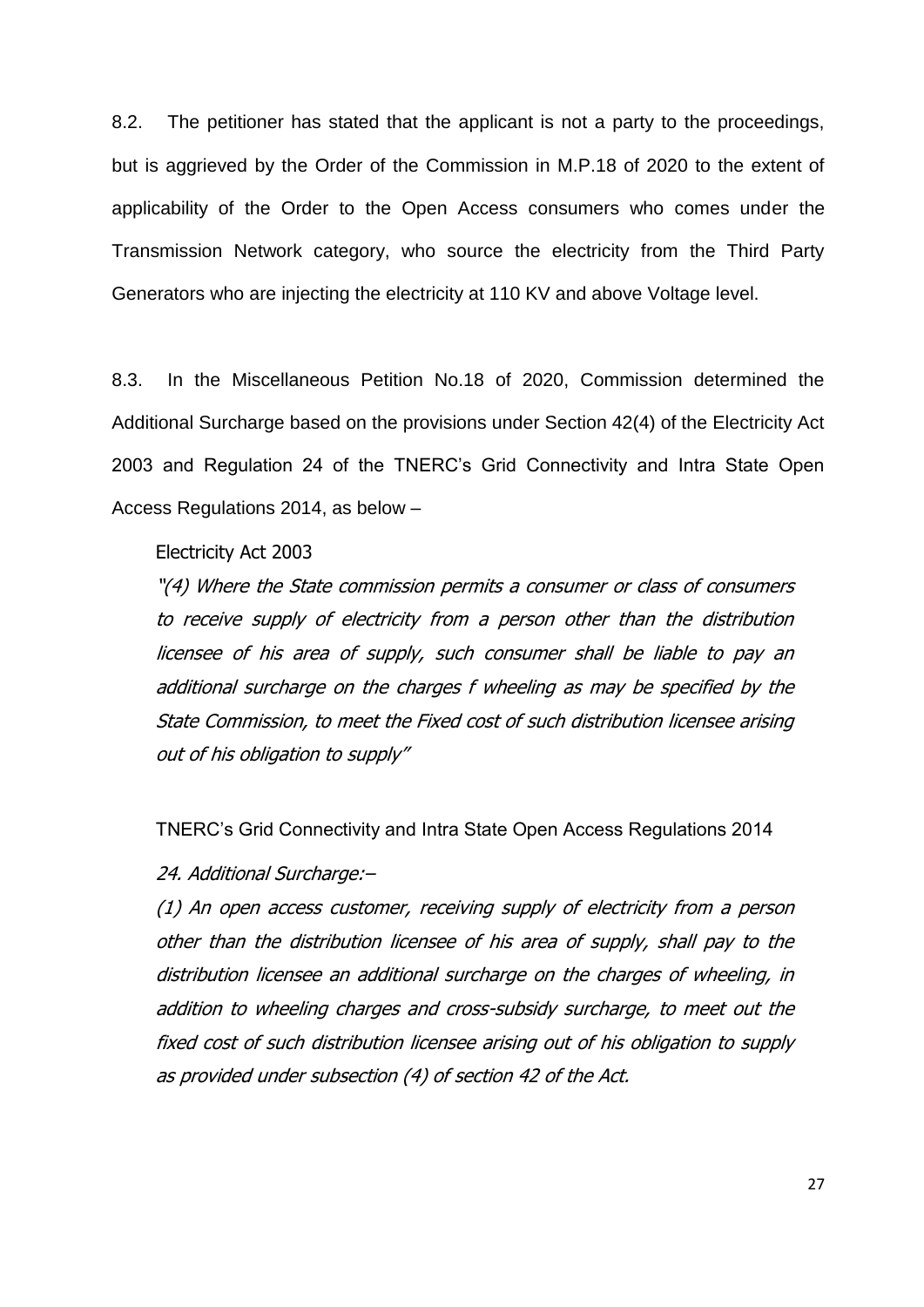8.4. In the instant case, the petitioner has stated that under Section 42 (4) of the Electricity Act 2003, the Additional Surcharge on the charges of wheeling shall be applicable to the Open Access consumers having the drawal voltage over and above 66 kV. The wheeling charges are not applicable to the Open Access consumers having drawal voltage over and above 66 kV; when the wheeling charges are not applicable to OA consumers having drawal voltage over and above 66 kV, the Third party Power generators having injection voltage over and above 66 kV, the Additional Surcharge on wheeling charges are also not applicable. The petitioner sought clarification to the extent of this question of applicability of ASC on those consumers who connected directly in Transmission system of the Licensee. The wheeling charges have to be collected for the energy injected into the Distribution network; in the present case of the petitioner, the injection and drawal is in 110 KV voltage level & above purely coming under the Transmission network and not under the network of 33 kV Voltage level coming under the Distribution network. While so, the question of levying additional surcharge on the charges of wheeling does not arise.

8.5. The Respondent has stated that the Distribution licensee is supplying power to all category of consumers in all voltage levels. The Distribution licensee is bound to maintain the Back up supply for the open access consumers irrespective of voltage levels.

8.6. As specified under the National Tariff Policy,

"8.5.4 The additional surcharge for obligation to supply as per section 42(4) of the Act should become applicable only if it is conclusively demonstrated that the obligation of a licensee, in terms of existing power purchase commitments, has been and continues to be stranded, or there is an unavoidable obligation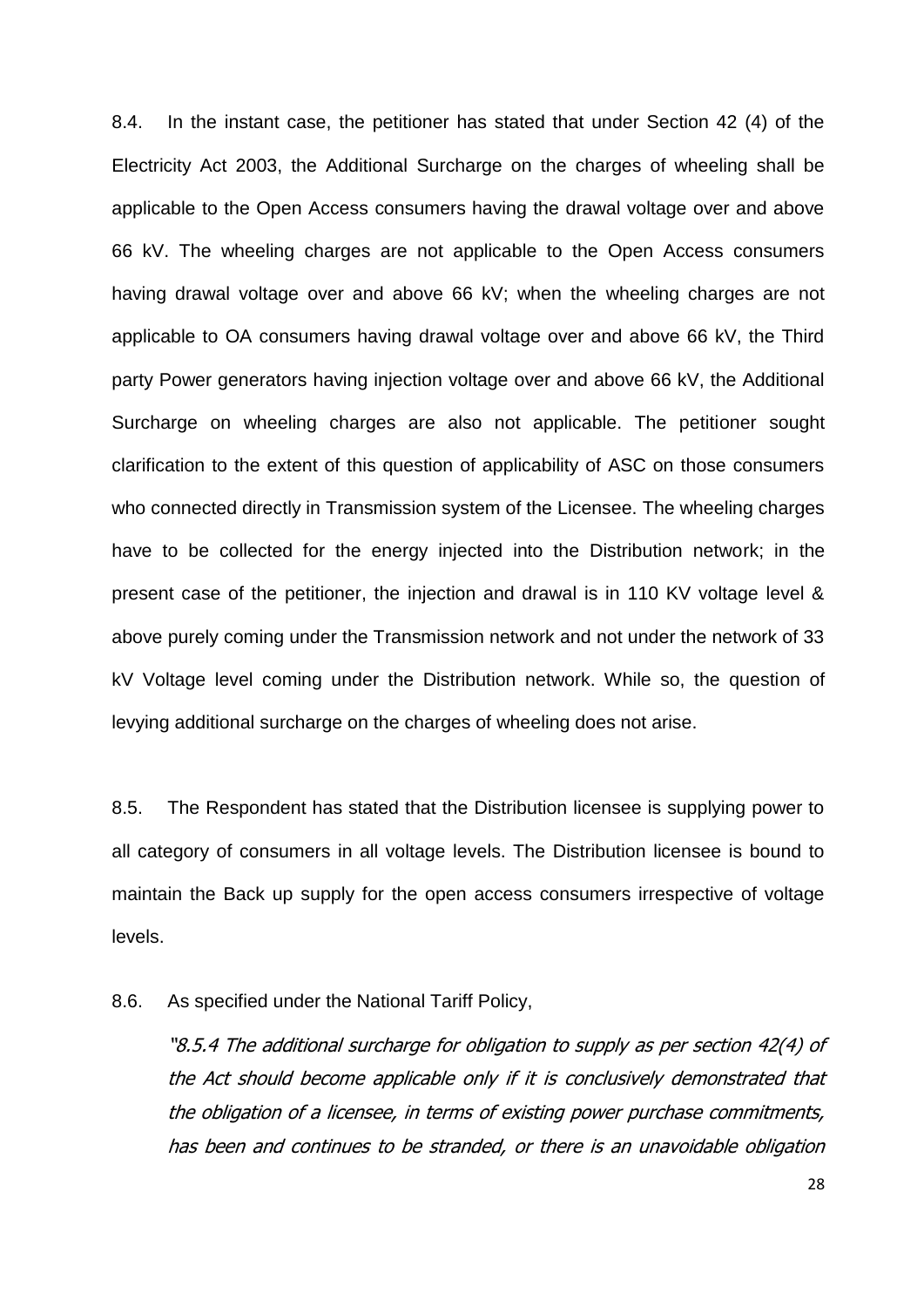and incidence to bear fixed costs consequent to such a contract. **The fixed costs related to network assets would be recovered through wheeling charges.**

8.5.6 In case of outages of generator supplying to a consumer on open access, standby arrangements should be provided by the licensee on the payment of tariff for temporary connection to that consumer category as specified by the Appropriate Commission. **"**

In case of outages of generator, the Distribution licensee shall have to provide the standby arrangements to the Open Access consumer. Therefore, the respondent prayed that all consumers availing power other than Distribution licensee has to pay Additional Surcharge irrespective of the voltage level.

8.7. Further, the Respondent has referred the case of SESA Sterlite Vs OERC in C.A.5479 of 2013, in which the Hon'ble Supreme Court of India held that the Additional Surcharge may be levied to meet the fixed cost of the Distribution licensee arising out of this obligation to supply. The stranded capacity charge is common for the consumers who are availing power under Open Access through the network of TANGEDCO and TANTRANSCO irrespective of their voltage level.

8.8. From the submission of both the parties, we observe as follows:-

8.8.1. As stipulated under Section 42(4), a consumer or class of consumers who obtained a HT / EHT Service connection from the Distribution licensee, is allowed to purchase power from any person other than the Distribution licensee and such consumer is liable to pay an additional surcharge to meet the fixed cost of such distribution licensee arising out of his obligation to supply.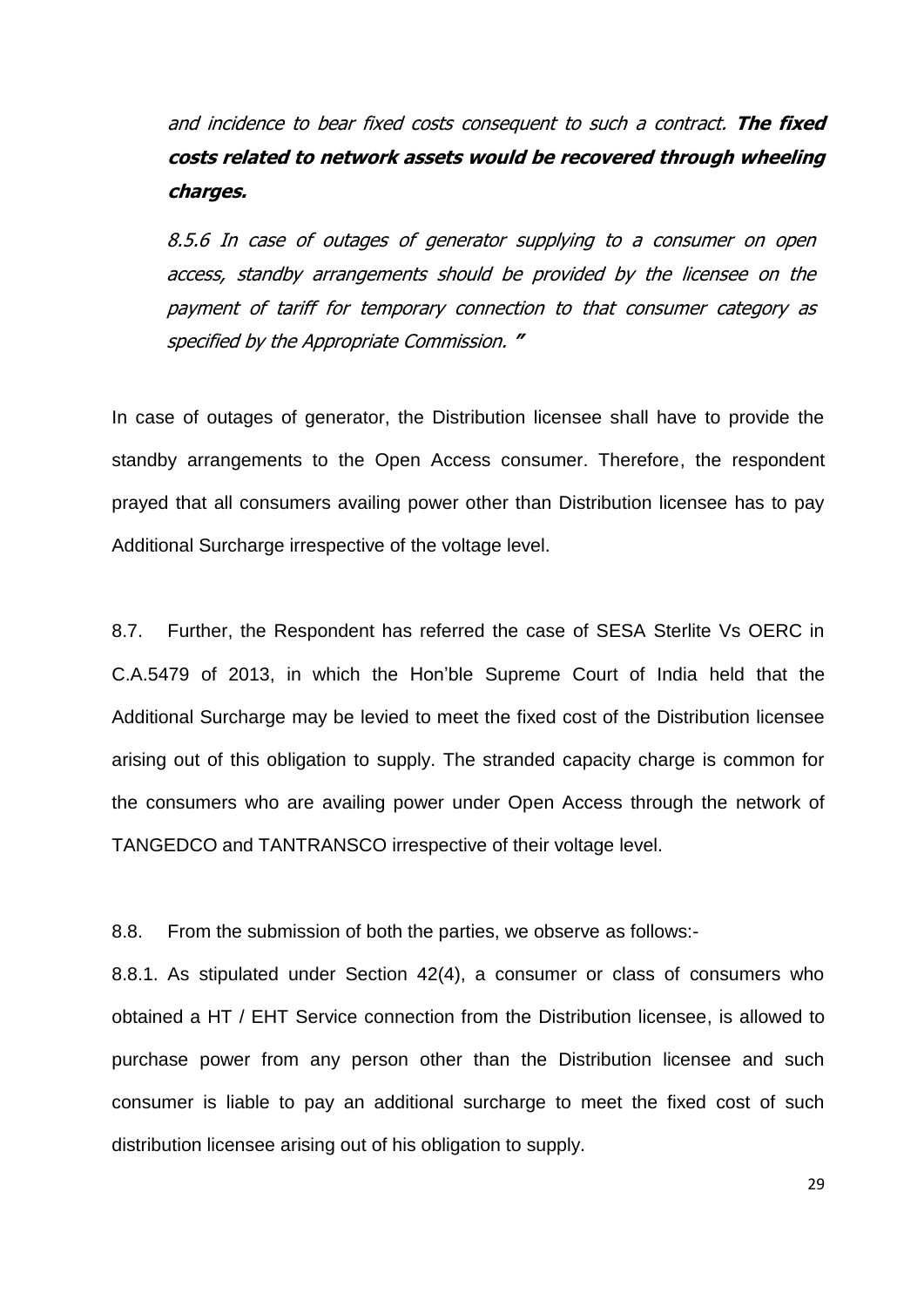8.8.2. National Tariff Policy lays down the purpose of levy of Additional surcharge. The Additional Surcharge is levied to recover such fixed cost incurred by the Distribution Licensee for its obligation to supply under Section 42(4) of the Electricity Act 2003, while its existing power purchase commitments has been and continues to be stranded.

8.9. Having considered the rival contentions, the short question which has come up for consideration is when wheeling charges are not applicable to OA consumers having drawal voltage over and above 66 and the said category of consumers sourcing the power through transmission system independent of the distribution lines, whether the additional surcharge on wheeling is payable?

8.10. In our view, the petitioner has fallen in error in seeking to carve out a distinction between the OA consumers in terms of payment of Additional Surcharge. Too much reliance has been placed on the question of wheeling charges to challenge the Additional Surcharge. It may be true that the Act under section 42 (4) states in express language that Additional surcharge is payable on wheeling charges. But in our firm understanding, the issue cannot be viewed narrowly without appreciating the issue in a larger perspective. A conjoint reading of section 2 (76) which defines wheeling to include the facilities of transmission licensee and regulation 24 of the TNERC Grid Connectivity and ISOA Regulations, 2014 would make it amply clear that the purposes for which the wheeling charges are levied and the additional surcharge are levied are different.

30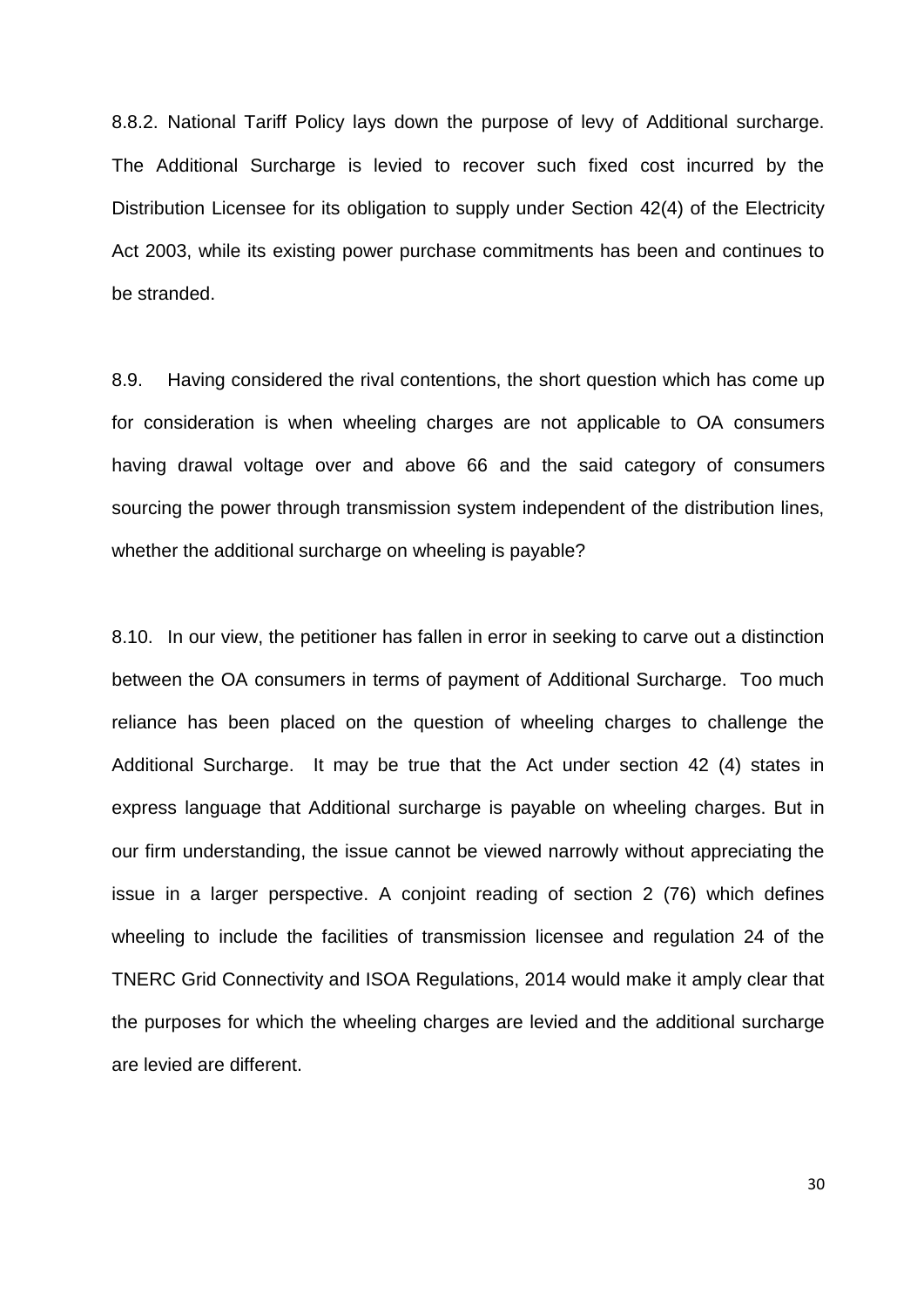8.11. The mere fact that the language in section 42 (4) postulates levy of Additional surcharge as the charges on wheeling would not altogether denude the right of the Distribution Licensee to levy Additional Surcharge on those consumers who are not wheeling but only transmitting.

8.12. If section 42 (4) is read in conjunction with section 2 (76) and regulation 24, the case of the petitioner, in our view, does not stand a chance. Further, the purpose of wheeling and Additional surcharge being entirely different, they cannot be interlinked to make out a case solely on the basis of section 42 (4) and arrive at a conclusion that the very levy of Additional surcharge survives on the concept of wheeling. The purpose of Additional surcharge has to be understood. It has nothing to do with the purpose of wheeling i.e. utilization to meet the requirements of cross subsidy. It has the object of recovery of fixed cost arising out of obligation to supply. It is not the case of the petitioner that there is no obligation at all to supply on the part of the Distribution Licensee even when power is drawn above at 66 kv level. The obligation still exists and only for the said purpose, the mechanism of standby arrangement is existing. Needless to say that standby arrangement also entails fixed cost and hence, allowing the present prayer would amount to treating a class of consumers i.e. over and above 66 KV in preference to those below 66 KV in the matter of availing standby arrangements at free of cost.

8.13. It is not the case of the petitioner that Regulation 24 (1) is in excess of powers conferred by section 42 (4) and hence, section 24 (1) having become part of the statute, the consequential levy on the strength of the same cannot be called in question without challenge to the very regulation itself. Further, it is doubtful whether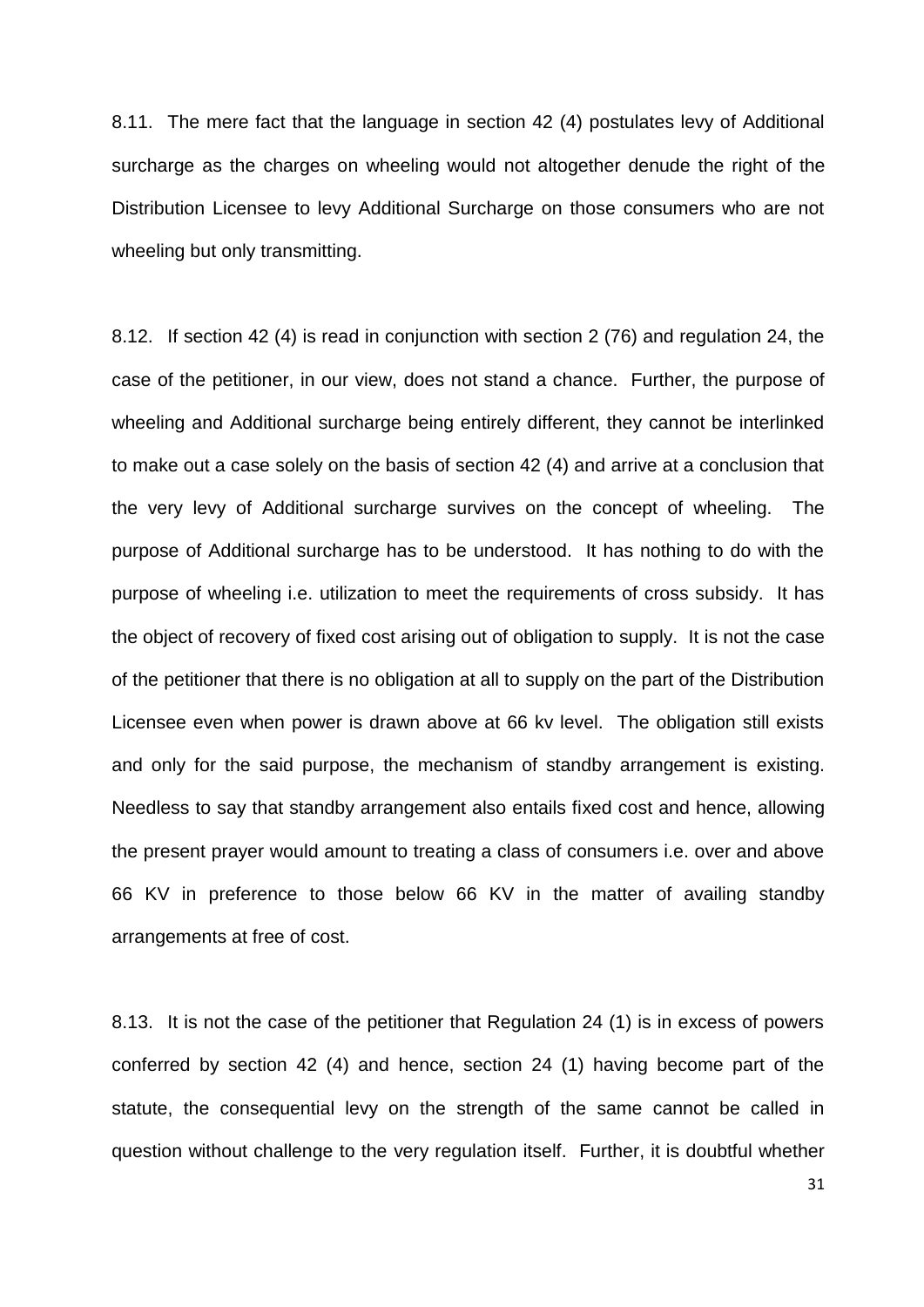such challenge would be sustainable in view of the fact that the said regulation draws spirit from para 8.5.4 of National Tariff Policy which provides for levy of Additional surcharge in case of stranded capacity and distinguishes the purpose of wheeling and additional surcharge.

8.14. At this juncture, we also have to recapitulate the observation of the Commission in Order of M.P.18 of 2020 -

"8.15. The Commission is of the considered view that, unless fixed costs due to stranded capacity are recovered from OA consumers, this burden would be unjustly loaded onto other Consumers of Distribution Licensee. The Commission believes it would be unfair and unwarranted to pass such burden of fixed cost recovery of such stranded cost to other consumers through tariff hike.

8.16. Under Section 42(4) of the Electricity Act 2003, the Additional surcharge shall be levied to meet the fixed cost incurred by the distribution licensee arising out of his obligation to supply. The Additional surcharge shall become applicable only if the obligation of the licensee in terms of power purchase commitments has been and continues to be stranded. Under Regulation 24(2) of Grid connectivity and Intra state open access Regulations, the distribution licensee is obligated to prove the stranded capacity. Therefore, in extract, to justify the claim of Additional Surcharge, the petitioner has to provide the (i) Fixed capacity charges incurred by the petitioner towards the available capacity and (ii) the quantum of continuously stranded capacity of the petitioner."

8.15. As discussed above, if the fixed cost incurred by the Distribution licensee towards its obligated Power purchase is found to be stranded due to option of the Open Access consumer to purchase power from a person other than the distribution